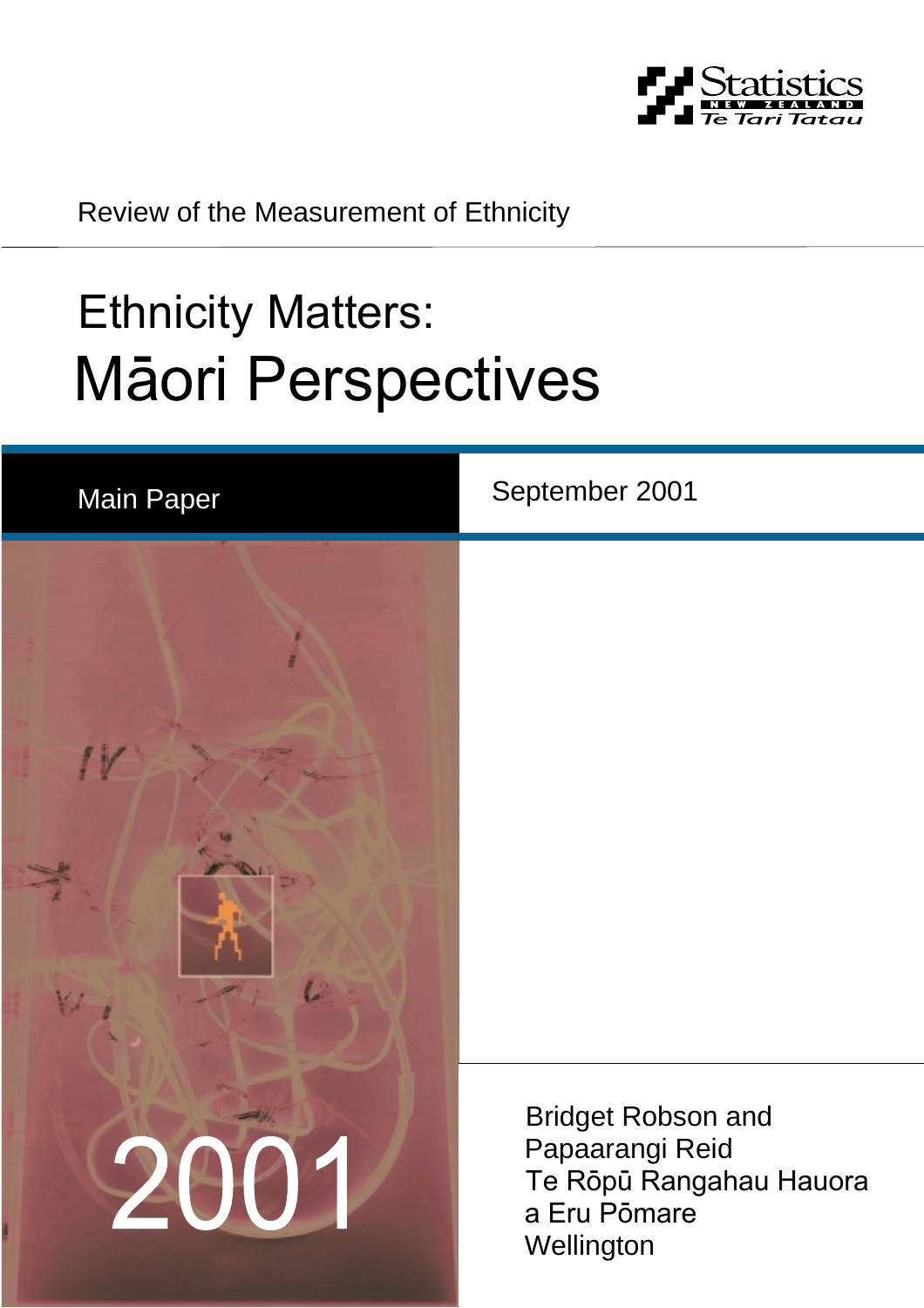# Ethnicity Matters

Review of the Measurement of Ethnicity in Official Statistics Mäori perspectives paper for consultation

> By Bridget Robson Papaarangi Reid Te Röpü Rangahau Hauora a Eru Pömare

> > for Statistics New Zealand

Mähuru, 2001

Disclaimer: The views expressed in this paper are not necessarily those of Statistics New Zealand.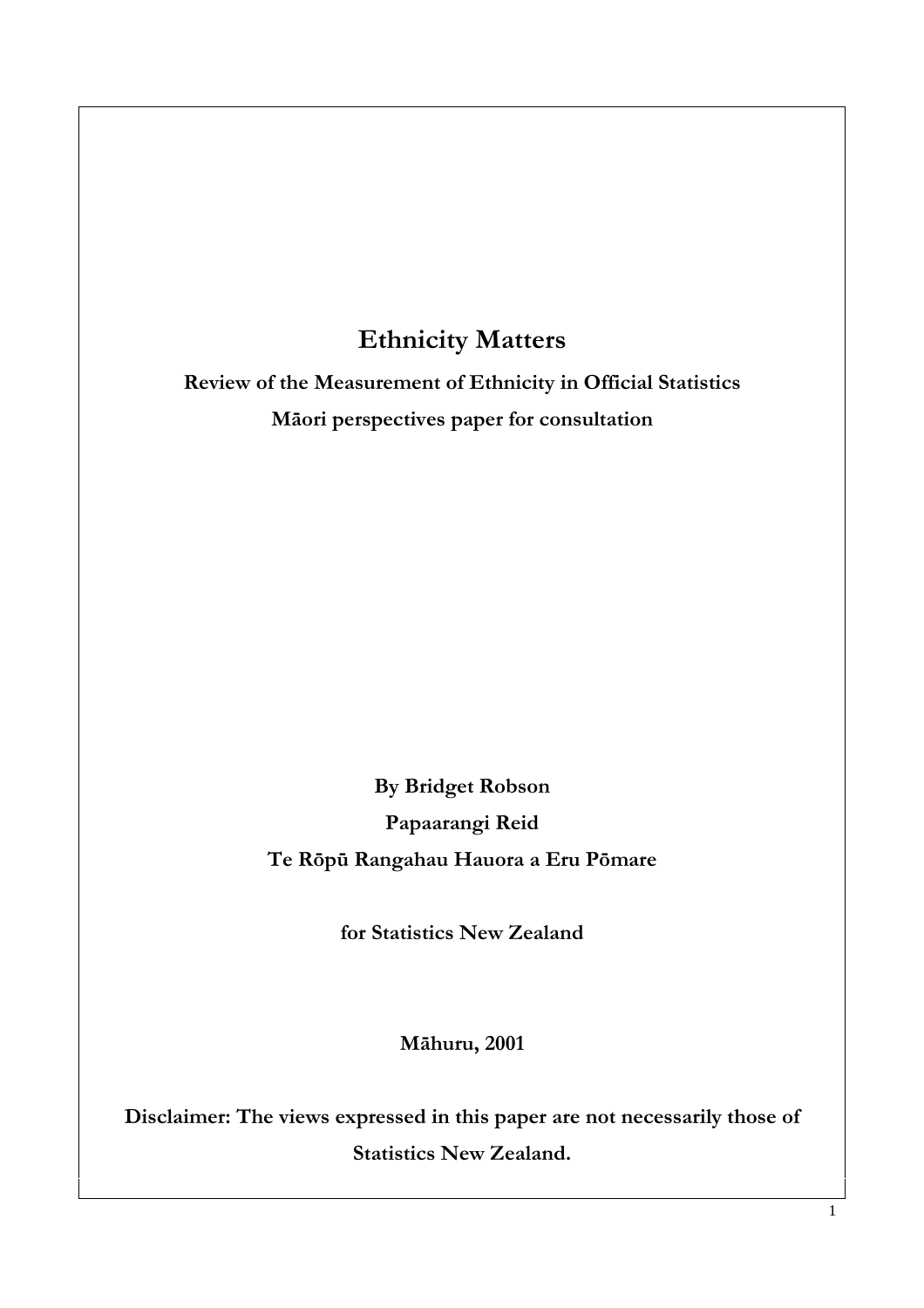# Contents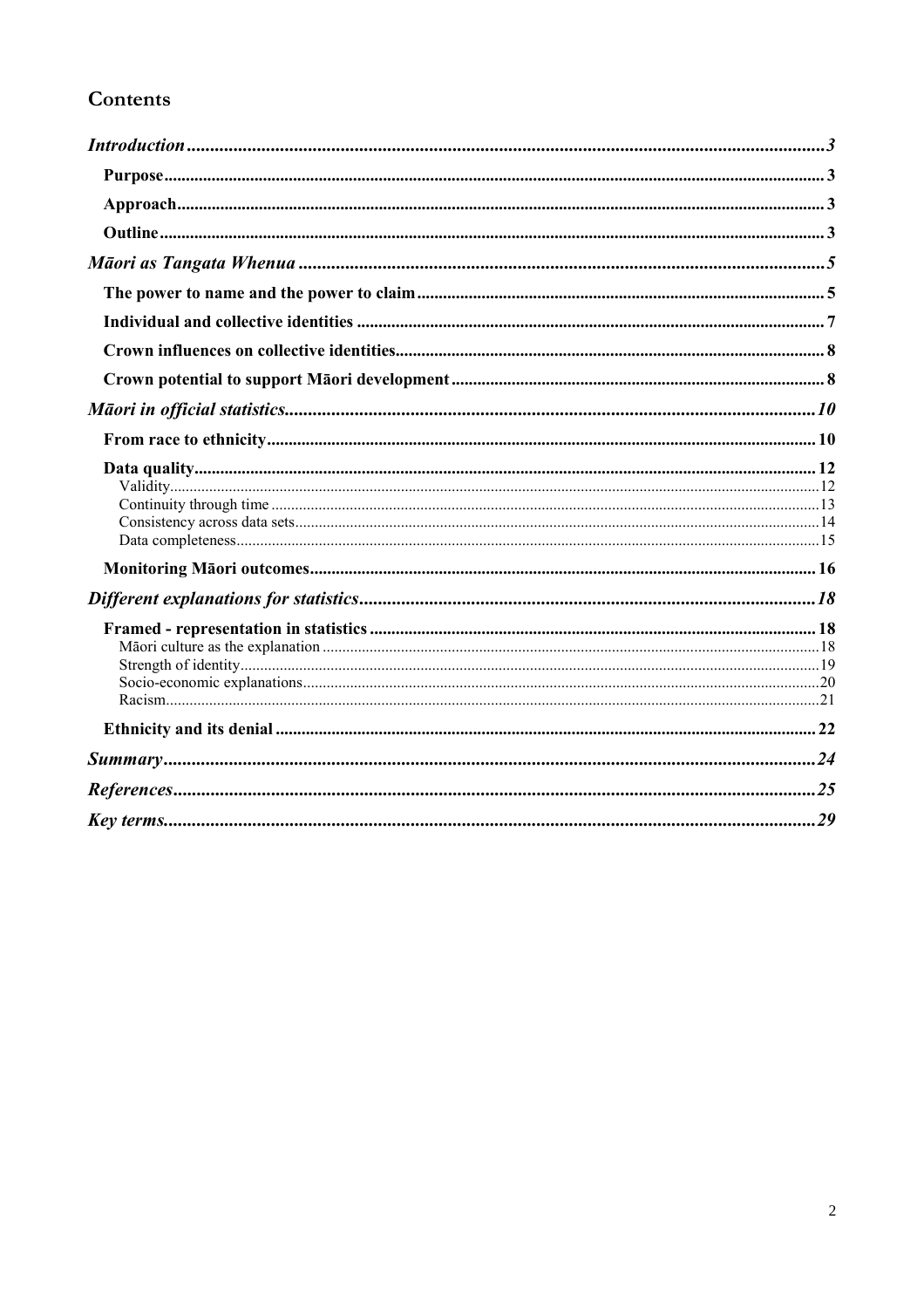# Introduction

# *Purpose*

The purpose of this paper is to present a range of Mäori views on the definition and measurement of ethnicity. The paper aims to stimulate discussion and debate about ethnicity, and hence Mäori participation, in the review of the measurement of ethnicity in official statistics being conducted by Statistics New Zealand.

## *Approach*

Statistics New Zealand has commissioned a number of perspective papers to stimulate discussion and debate about ethnicity and its measurement in government statistics. This paper is one of those commissioned and it specifically foregrounds Mäori views on this topic to facilitate Mäori participation in the review.

This paper was written following a critical review of the New Zealand and international literature on ethnicity, race and identity. Particular reference has been made to the views of Mäori authors and those of other indigenous authors. Rather than concentrating solely on the many individual views expressed in the literature, this perspective paper focuses primarily on the underlying theories and ideologies. These are placed against a background of the rights of indigenous people to self-determination.

# *Outline*

The paper is presented in three parts. The first section, 'Mäori as tangata whenua', acknowledges Mäori rights as indigenous peoples including the right to determine individual and collective identities. This section indicates some of the strengths of this positioning as well as how it is threatened.

The second section, 'Mäori in official statistics', describes how Mäori were and are defined in government statistics in New Zealand. It highlights the technical, statutory and political tensions that underpin the classification of ethnicity in New Zealand. Issues of data quality are raised and the importance of official statistics to monitor Mäori outcomes is highlighted through a brief discussion on which Mäori population is best suited for this role.

The final section, 'Different explanations for statistics', aims to show that statistics and their analysis are not neutral. On the contrary, statistics are value-laden and used to endorse different agendas and points of view. An example is provided to illustrate the different meanings that can be attributed to statistics, depending on the analytical framework used and the impact this may in turn have on Mäori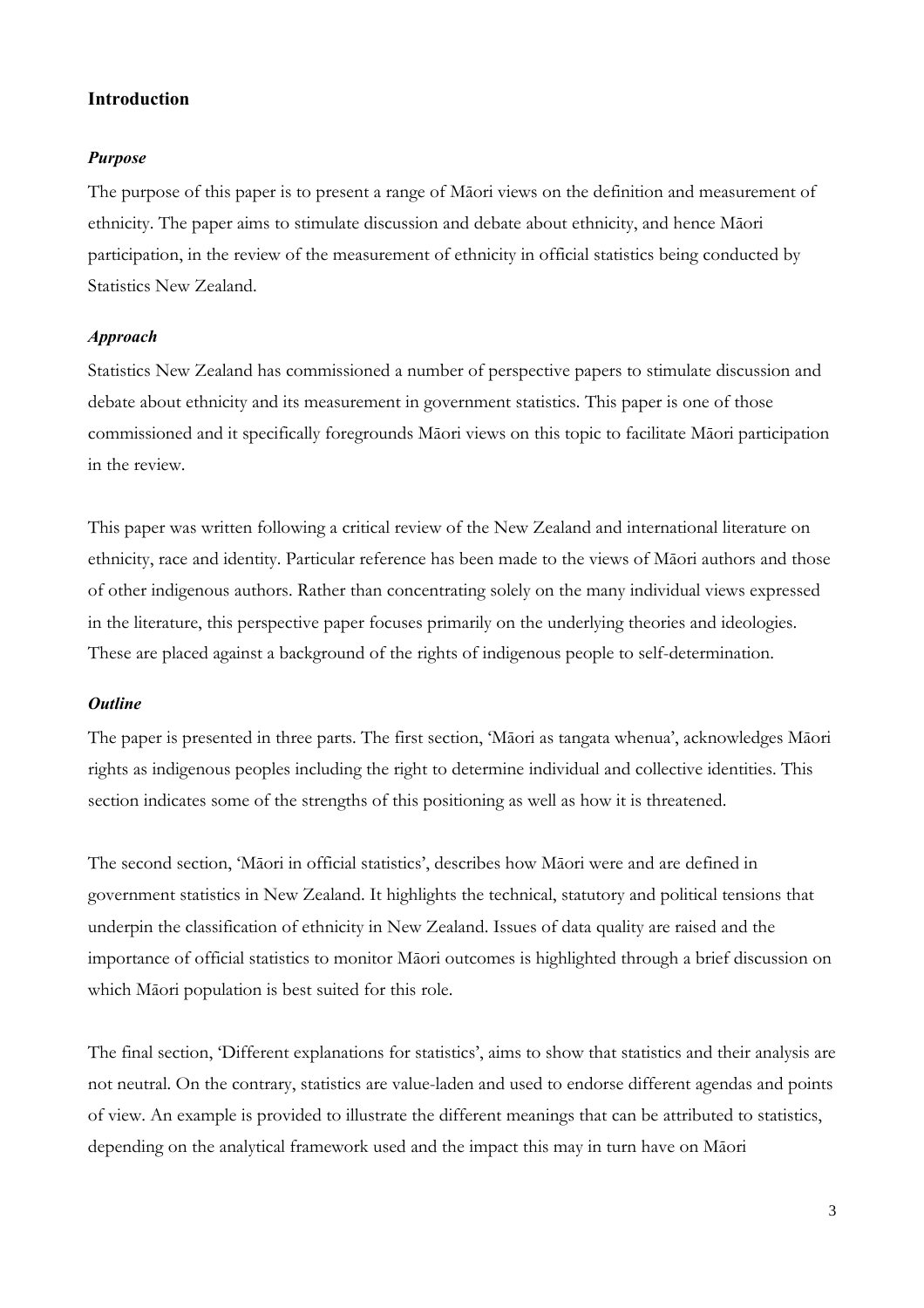representation and rights. Päkehä views of ethnicity need also to be seen in the context of New Zealand society.

A glossary of key terms used in the paper is appended. It is important to read these definitions in conjunction with this paper as some definitions may be contestable.

The Ethnic Statistics Review provides an opportunity for Mäori to articulate to the Crown, Mäori requirements in respect of the statistics it collects, processes and disseminates, within the framework of Treaty rights. In order to stimulate debate and encourage submissions to the review, questions are asked at the end of each section. These questions, however, are not intended to be restrictive or prescriptive. While the paper discusses various perspectives, it does not claim to be comprehensive and the authors expect new issues to arise during the consultation process.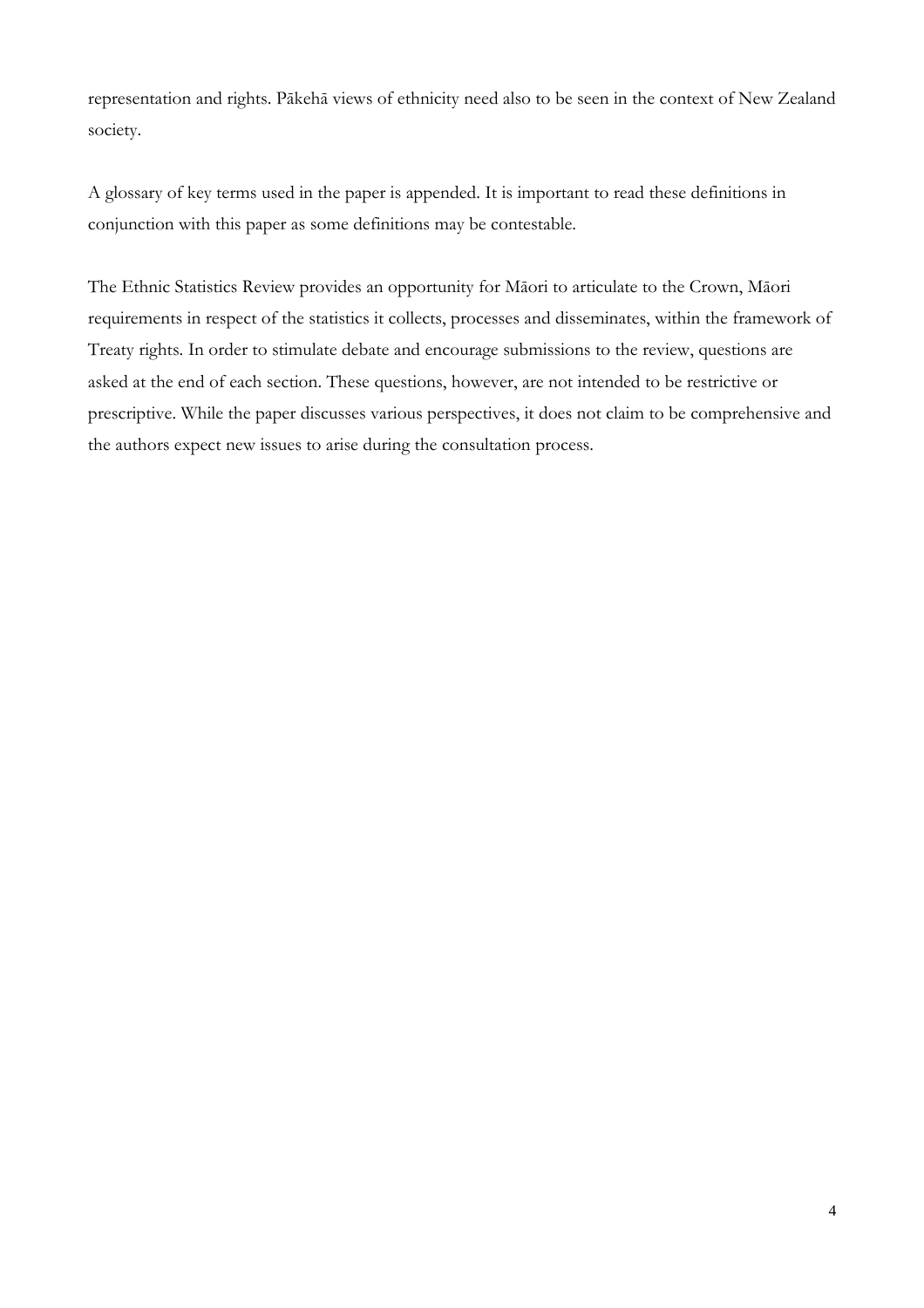# Mäori as tangata whenua

#### *The power to name and the power to claim*

Mäori are tangata whenua. Not people in the land or over the land, but people of it. (Jackson, 1993:71)

If we are to reclaim the truth of what is us, if we are to bequeath to our mokopuna a world in which they can stand tall as Mäori, then we have to reclaim the right to define for ourselves who we are, and what our rights are. We have to challenge definitions that are not our own, especially those which confine us to a subordinate place. (Jackson, 1999:75)

Mäori as tangata whenua have international human rights pertaining to indigenous peoples. The United Nations (UN) Draft Declaration on the Rights of Indigenous Peoples 1993, recognises the right of indigenous peoples to self-determination, including the collective and individual right to 'identify themselves as indigenous and to be recognized as such.' (Quentin-Baxter, 1998:204; Trask, 1999). Other international conventions and covenants also protect the identity interests of indigenous peoples and the right to self-determination (G Smith, 1998; Iorns Magallanes, 1998).

Tangata whenua rights do not depend on the numbers of Mäori in the population. Even if there were only one Mäori in the country, that one Mäori would still have all the rights of indigenous peoples (Jackson, 2001).

> Indigenous peoples are defined in terms of collective aboriginal occupation prior to colonial settlement. They are not to be confused with minorities or ethnic groups within states. Thus 'indigenous rights' are strictly distinguished from 'minority rights' (Trask, 1999:33).

This difference between indigenous peoples and ethnic minorities is critical to acknowledge and honour. It challenges contemporary societies with a colonial history and a belief that all citizens within that society exist with an equal set of rights. The rights of indigenous peoples prevent the 'minoritisation' of the needs of indigenous peoples.

> In contemporary international law, custom, and convention, ethnic population groups – often referred to as 'ethnicities' or 'racial minorities' (of which 'tribes' are but a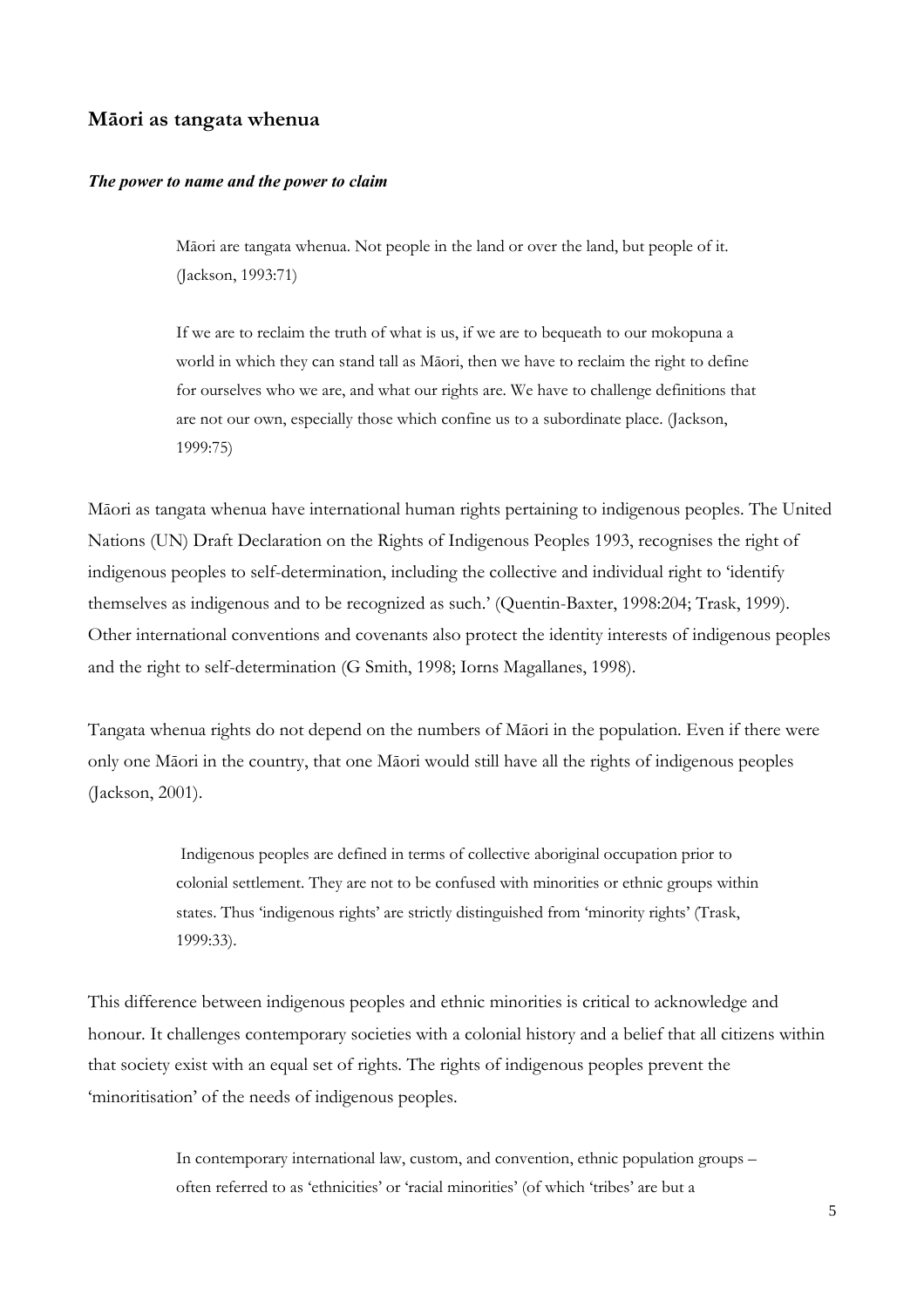specifically inferior classification) – have been formally construed as subparts of nations, an international or 'domestic' concern of those countries in which they happen to be situated. Within a fairly well articulated set of parameters, their needs and interests can be, and usually are, legally ('legitimately') subordinated to the 'greater good' or 'wider interests' of the national entities into which they are incorporated…. Peoples on the other hand, are recognized in international law as possessing inherent rights of 'selfdetermination.' (Churchill, 1994:327)

The right of Mäori as tangata whenua to determine Mäori individual and collective identities is endorsed by UN covenants, just as Mäori status as tangata whenua is affirmed by the Treaty of Waitangi. In recent years a vast body of literature has been generated about the Treaty and its interpretation within a contemporary context. Among all this commentary, a few authors remind us that this body of literature, in itself, 'rewrites' the Treaty (Kelsey, 2000; Jackson, 1993; Dawson, 2001). Specifically, arguments, opinions and judgements, framed within legal constructs, reinterpret the Treaty within these constructs and have the potential to colonise Mäori rights. Kelsey (2000) notes, for instance, that interpreting the Treaty article by article confines the Mäori right of tino rangatiratanga to Article Two and then largely to power over some natural resources. This limitation of tino rangatiratanga to Article Two negates the Mäori tino rangatiratanga inherent in Article One with respect to kawanatanga, and likewise in Article Three with respect to citizenship.

Tino rangatiratanga in respect of kawanatanga and citizenship is central in a discussion of the measurement of ethnicity in official statistics, as it prevents the subjugation of Mäori to a minority population with special needs. In general, the government seeks to meet the statistical needs of the total New Zealand population, within which Mäori are seen as a subgroup. The statistical needs of Mäori are usually subsumed within those of the total New Zealand population.

This may be problematic if it serves to obscure disparities when Mäori outcomes or risks are very different from those of the non-indigenous New Zealand population. For example, the current formulation of the Household Labour Force Survey is able to provide regular youth unemployment rates for the New Zealand population, but not for Mäori youth (Cook & Mako, 1996) even though the five-yearly census shows it to be higher. This action fails to provide quantitative evidence of disparities and privileges a silence about the existence and extent of disparities between Mäori and non-Mäori in New Zealand. Furthermore, it limits the potential for the planning and implementation of meaningful interventions, as they will be unlikely to reflect the needs of those with the greatest risks.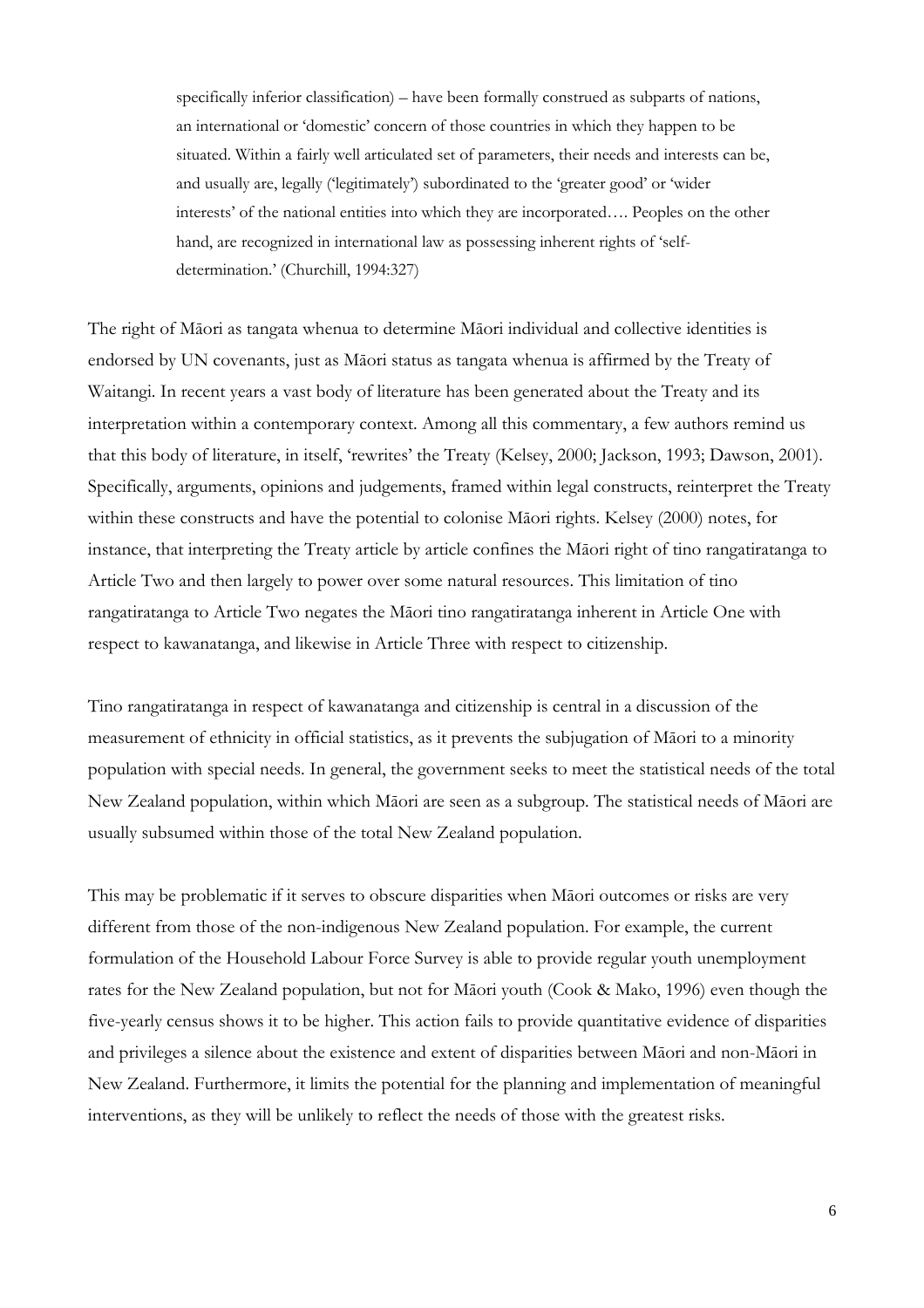The full expression of tino rangatiratanga positions Mäori statistical needs as being equally as valid as those of the total population, and challenges the Crown to meet those needs as part of its Treaty obligations.

#### *Individual and collective identities*

Central to tangata whenua identity is whakapapa. Whakapapa is used to connect with or differentiate oneself from others. Many view hapü and iwi identity as a prerequisite to Mäori identity.

> My being Mäori is absolutely dependent on my history as a Tuhoe person as against being a Mäori person (Rangihau, 1975:174).

Sir Tipene O'Regan highlights the inalienable aspect of iwi identity. When accused of being 'nothing but a Päkehä with whakapapa':

> I said, 'You are absolutely right. I am not a Mäori. I'm Ngäi Tahu! I knew, when I said that, that no one could define it except me and my kin group, my iwi! No amount of analytical theory from outside can penetrate that. The Crown cannot define it. It can only recognise it. It is beyond the power of parliament and that is its beauty. The source of power is in the people themselves and their whakapapa. (Melbourne, 1995:196)

Although being identified by hapü or iwi is fundamental for some, it may be inaccessible for others. In the 1996 Census, one in five people of Mäori descent (19 percent) said they were unable to name an iwi*.* Of these, 7 percent could hold a conversation about everyday things in te reo Mäori*.* Living in a rural or urban setting made little difference to this proportion, but Mäori living in the South Island tended to be less likely to know their iwi than those in the North Island (Statistics NZ, 1998b).

On the other hand, some respondents with Mäori ancestry may acknowledge their iwi but not identify their ethnicity as Mäori. Others may have knowledge of their iwi but not view it as central to their identity (Durie, 2001) or decide not to give that information to the Crown (Walker, 1987).

These various opinions and statistics highlight an identity spectrum where some Mäori express the range of individual and collective identities in various contexts. For others, identification will depend on the situation and may develop or change over time. All these positions are valid and are an integral expression of Mäori right to be able to name and claim these individual and collective identities.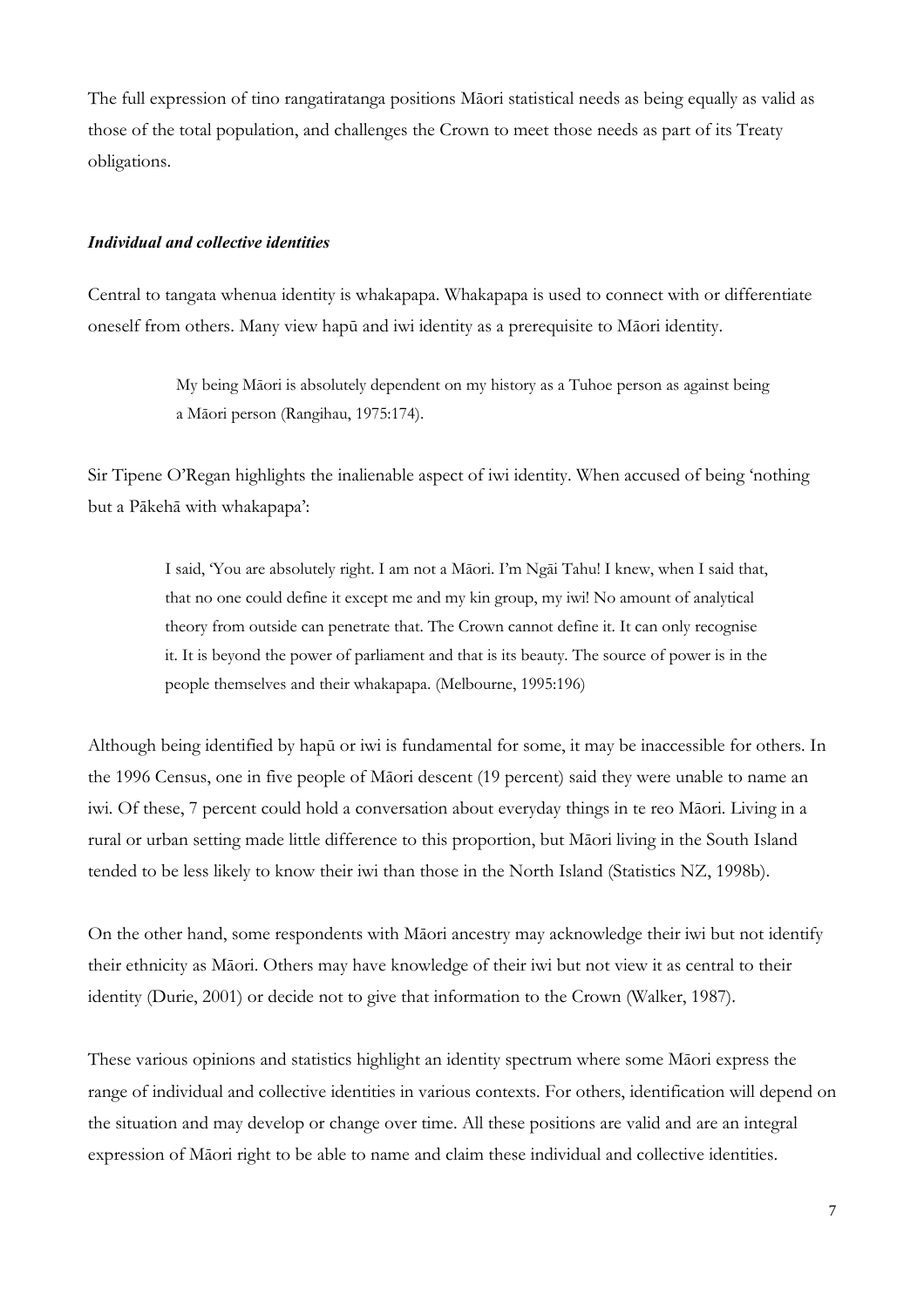# *Crown influences on collective identities*

It would be naive to think that the institutions of whänau, hapü and iwi have been untouched by the processes of colonisation. The 19th century government considered the collectives of whänau, hapü and iwi to be antagonistic to the goal of assimilation by preventing the acquisition of land by settlers (C Smith, 1998:23). Individualisation of land title was a key policy response to the strength of the iwi and hapü identity. Together with the land wars and confiscation, this policy resulted in massive land alienation that continued throughout the first half of the 20th century. By 1960 it was assumed that iwi and hapü were irrelevant in the post-urbanisation era (Durie, 2001). Collectively, these policies and the overarching aim of assimilation meant that iwi did not feature in official statistics for most of the century. Where iwi information was collected, for example on birth and death registration forms until 1995, this information was never collated, analysed or published.

By the 1990s, the government policy agenda had shifted towards the 'devolution' of government services to iwi*.* This, together with Treaty settlements from claims such as the Fisheries claim, led to pressure to redefine iwi within a legal framework (C Smith, 1998). For instance, Te Ohu Kaimoana have recently identified the iwi to which fisheries assets will be distributed as having the following characteristics: descent from a tupuna, hapü, marae, belonging historically to a takiwä, and an existence traditionally acknowledged by other iwi*.* The concern that urban or other contemporary Mäori collectives will be excluded from accessing resources to support local Mäori development has resulted in significant legal debate about the definition and identification of iwi, and perhaps more importantly, who has the power to name and claim Mäori identities (G Smith, 1998).

Graham Smith (1998) notes four 'shaping influences' that are putting pressure on the notion of 'iwi'. He identifies cultural influences, corporate influences, urban influences and state influences. Each of these have patterned and moulded some, if not all, iwi as attempts are made to retain and develop traditional cultural strengths; engage with the market in the effort for economic self-sufficiency; respond to urbanisation; and perhaps conform with the needs and interests of the government. From these and earlier forces, the contemporary expressions of iwi have emerged.

#### *Crown potential to support Mäori development*

Iwi, hapü, and other Mäori collective entities require good quality, comprehensive data to support planning and development. Many of these entities do not currently have the resources to collect their own statistics, and official statistics have significant potential for supporting iwi planning. Since 1991, Statistics New Zealand, through the census, has been monitoring the number of people with Mäori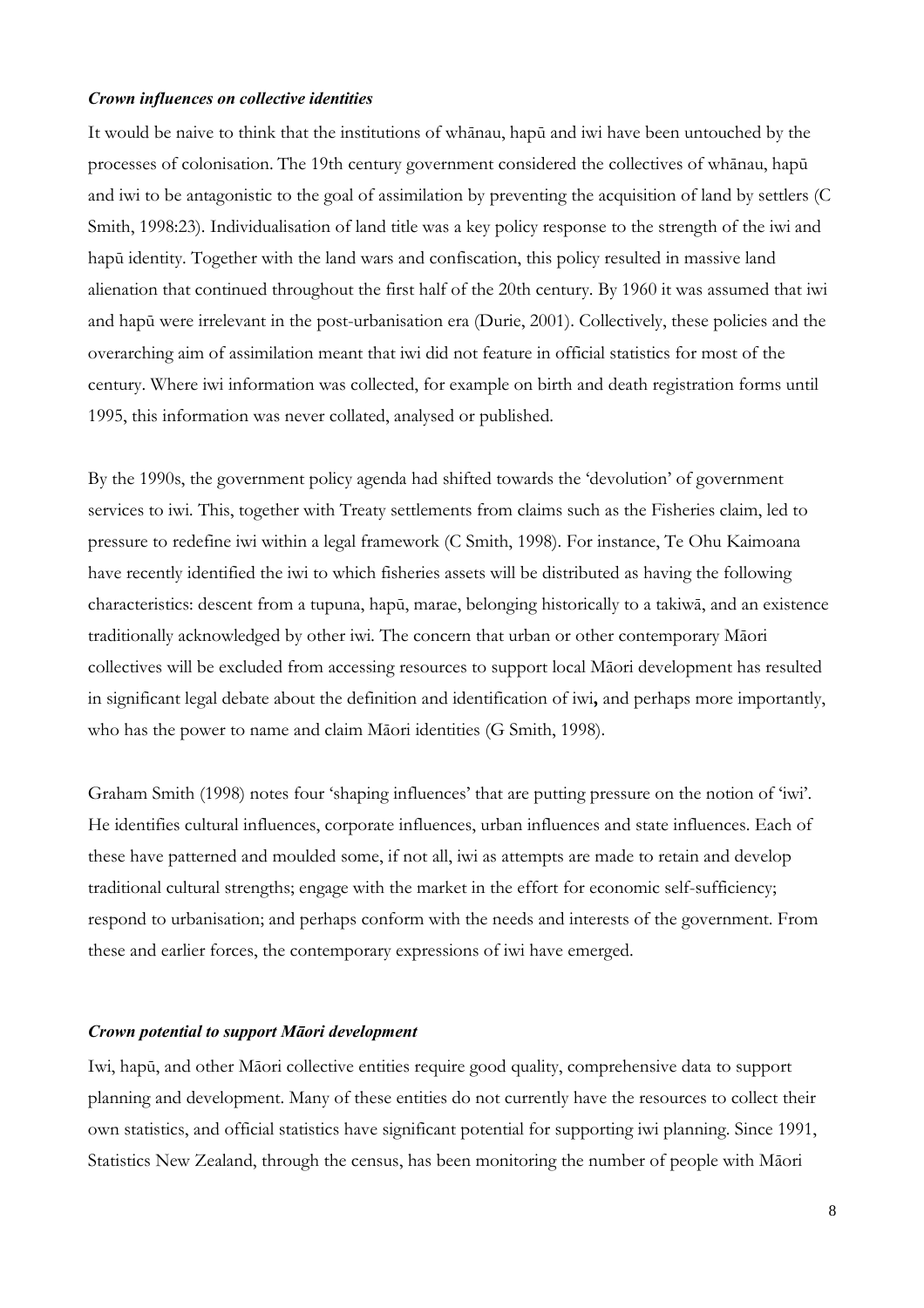descent who (a) know the name(s) of their iwi, and (b) belong to a list of officially recognised iwi. Statistical profiles of iwi, including those who live within the traditional rohe and those who live elsewhere, have been provided to iwi authorities.

The role of the Crown in collecting, analysing and disseminating iwi information needs further discussion. Issues of ownership and control of iwi data collected by the Crown and intellectual property would seem to be logical starting points. Furthermore, there has been little discussion or policy development as to how iwi data may be used. For instance, the national health data set (including deaths, hospitalisations, cancer registrations, etc) does not include iwi or hapü data, despite policies that recognise the potential of iwi structures for effective health promotion and health service delivery (Durie, 2001:12).

In summary, this section has highlighted Mäori and indigenous commentary that reiterates the sovereign rights of tangata whenua to articulate and name individual and collective identities. The contemporary expressions of these identities draw on many influences. Indigenous rights are distinguished from 'minority rights' and are not dependent on the numbers of Mäori in the population. To date there has been a tension between responding to the tangata whenua rights and needs of Mäori in relation to a total population approach. The review on the measurement of ethnicity in official statistics provides an opportunity whereby Mäori needs and opinions can determine the focus, extent and boundaries of the Crown's role in supporting the information and statistical needs of Mäori.

# Issues for submissions to the review

Mäori individuals and groups making submissions to the review may wish to comment on the following areas:

- the relationship between Māori and the Crown in terms of official statistics;
- the role of the Crown in collecting, analysing and disseminating iwi or other Mäori collective information (including the extent of this role);
- the responsibility of the Crown in recognising Māori statistical needs as equally as valid as those of the total New Zealand population (including how this responsibility ought to be met).

Comments on other relevant issues are welcome.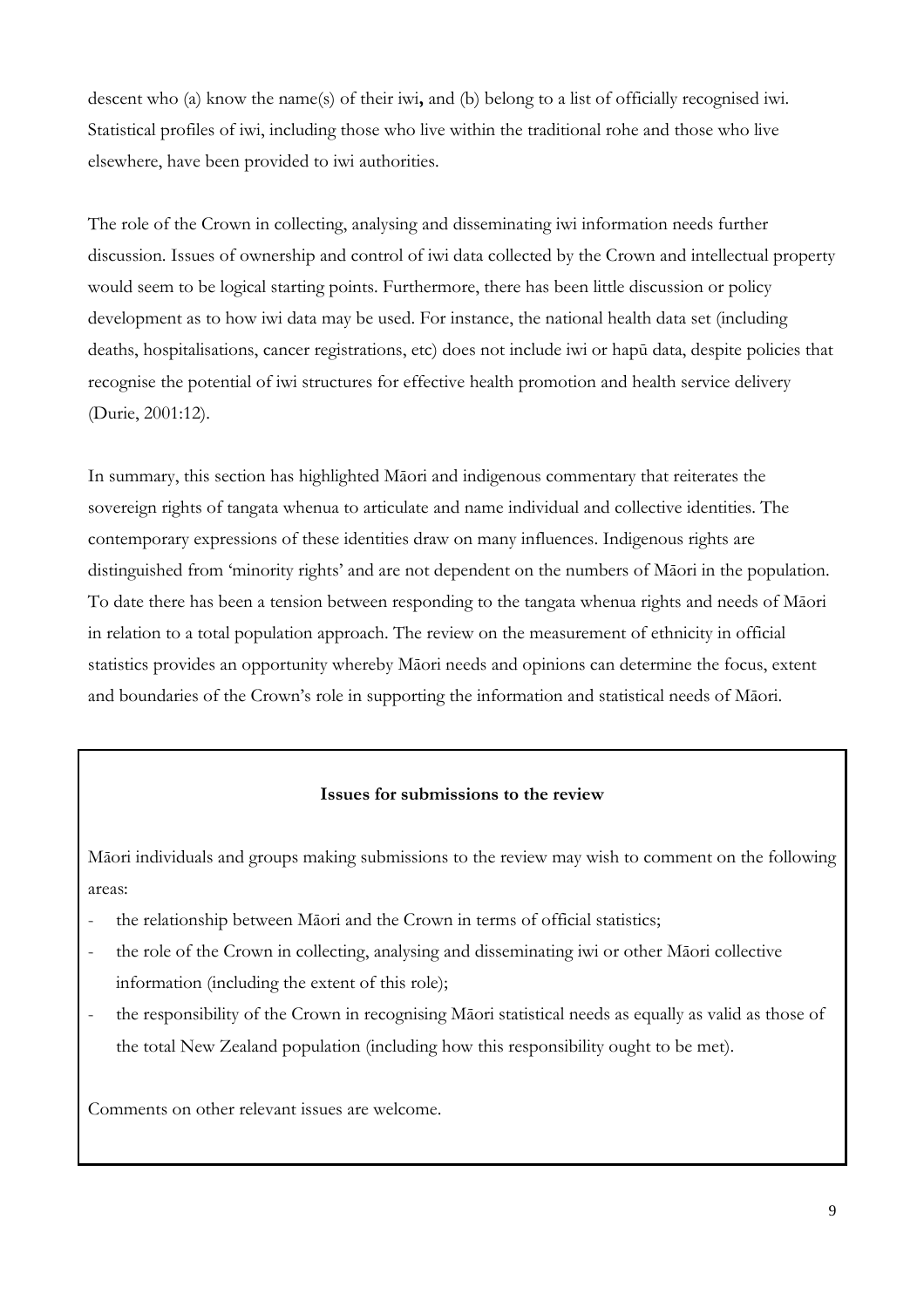# Mäori in official statistics

The primary aim of Statistics New Zealand is to produce timely and accurate official statistics on a range of economic and social matters of general importance to New Zealand (Statistics New Zealand, 2001). Since official statistics began in New Zealand, the census has been the main source of comprehensive social statistics. The first New Zealand census in 1851 counted only Päkehä. There was a partial census of Mäori in the late 1850s. A decade later, censuses of the Mäori population became regular events although Mäori and non-Mäori were counted separately until 1951.

A critical issue was deciding who was a Mäori. According to Williams (1992:179), the word Mäori means normal, usual and ordinary. It is used to indicate things in their natural state. Broughton (1993:506) notes 'in this way, the word Mäori was used to describe the indigenous peoples of the land, that is, to refer to the ordinary inhabitants of Aotearoa'.

#### *From race to ethnicity*

Government definitions of Mäori have not necessarily reflected this status of tangata whenua. Early government definitions were based on 'race', a concept derived from physical anthropology. Race has been acknowledged since the 1950s as a concept lacking scientific credibility (Jenkins, 1997). However, government definitions of Mäori began as 'persons greater than half Mäori blood' and Mäori-European 'half-caste', living as Mäori, ie 'living as members of Mäori tribes'. This definition later evolved to a classification based on quantum of blood, usually expressed as 'persons of half or more Mäori blood' (Department of Statistics, 1988:44-45). The 'proportion of descent' criteria was commonly used by colonial governments of the period. Several commentators have noted the use of such definitions as a strategy in limiting government obligations to indigenous peoples (Brown, 1984; Cox, 1993; Churchill, 1996, Trask 1999; Simon and Smith, 2001).

By the 1970s, New Zealand demographers and statisticians reviewing Mäori population growth using fertility, mortality, migration and intermarriage patterns noted that more people were identifying as Mäori (ie half or more Mäori blood) than was thought possible given intermarriage rates. Concern was expressed about the interpretation of this data. The 1988 Review Committee on Ethnic Statistics reflected that even in the 1926 Census a large proportion of Mäori 'overstated their degree of Mäori blood' and that many people who were Mäori by self-definition but who also had significant non-Mäori ancestry, stated that they were one-half Mäori or more.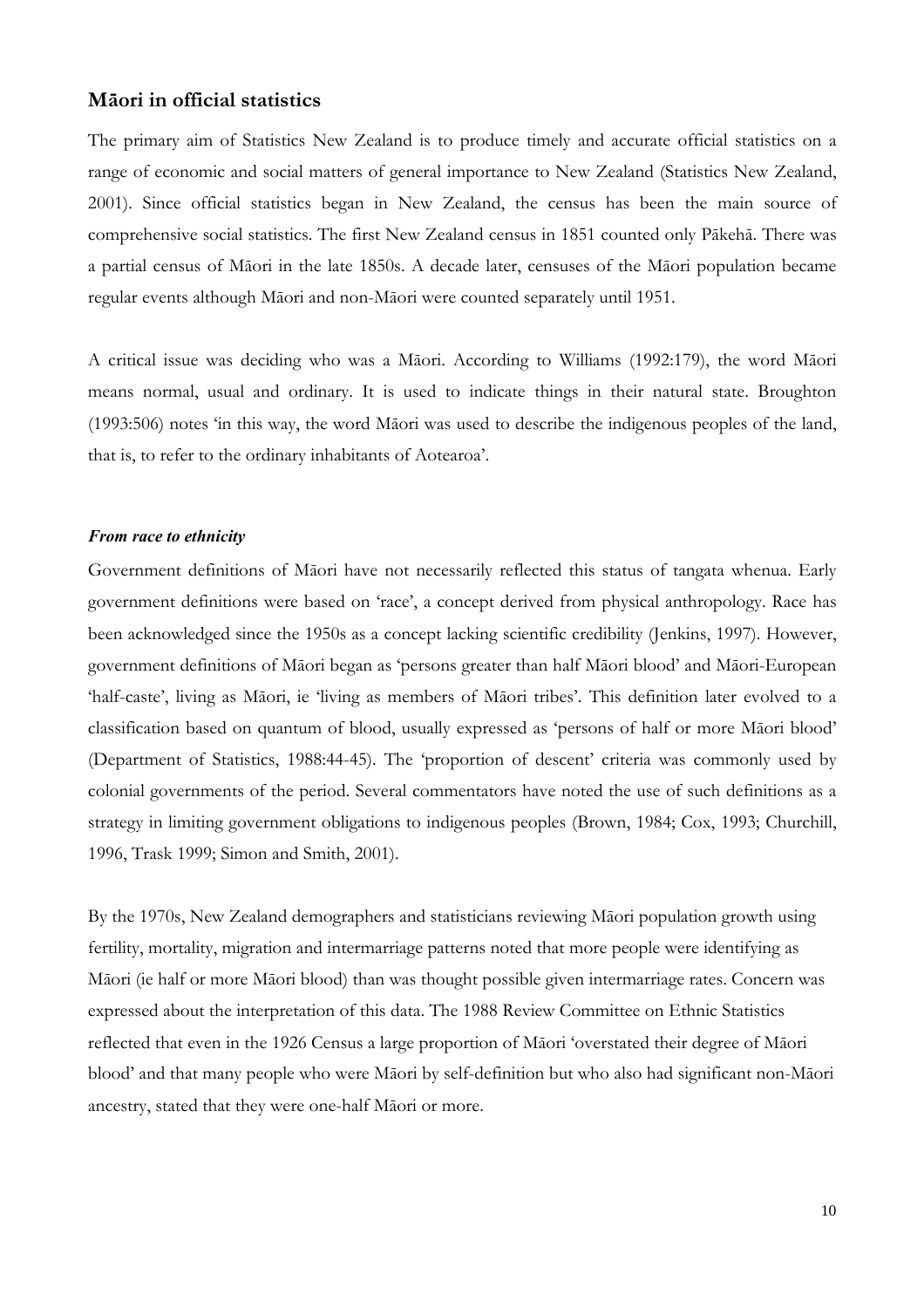Thus, this suggests that since at least the turn of the century, the biological definition of Mäori (ie half or more Mäori blood) has not been interpreted as intended by a considerable proportion of the Mäori population. (Department of Statistics, 1988:46)

Numerous statutes provide a definition of who is a Mäori. By the early 1960s there were at least ten separate statutory definitions. These were usually based on two different frameworks. The first was centred on the concept of 'half or more Mäori blood' while the second extended this definition to include any 'descendant' of a Mäori.

This extension from a defined quantum of blood to any degree of ancestry was driven to some extent by issues of practicality and there were also legal concerns of potential accusations of discriminatory practice from Mäori of less than 50 percent Mäori ancestry (Pool, 1991:17). Furthermore, there was growing recognition that demarcating populations through biological criteria had limited credibility and usefulness. By the 1970s it was thought that determining membership of ethnic groups was more important and useful.

An ethnic group has been defined as follows:

The term ethnic group has a wide meaning. It is not the same as nationality, race or place of birth. Ethnic groups are ... people who have culture, language, history or traditions in common. These people have a 'sense of belonging' to the group, which may not be based on birth. It is possible to belong to more than one ethnic group. At different times of their life people may wish to identify with other groups. (NZHIS, 1996)

Based on the way people define themselves and the group(s), to which they feel most closely aligned, the concept of membership of ethnic groups reflected Mäori practice of opting into the Mäori ethnic group irrespective of the quantum of Mäori ancestry. Ethnicity was welcomed by many as representing a closer alignment with the social reality of New Zealand (Murchie, 1984:27). This alignment with social reality also emphasised the need for self-identification, that is, for people to define their own ethnicity rather than have it prescribed by statute or another person. Self-identification underpins ethnic classification and is a principle of self-determination. It became the statutory procedure for the classification of ethnicity in 1975 for electoral purposes and for statistical purposes in the 1986 Census.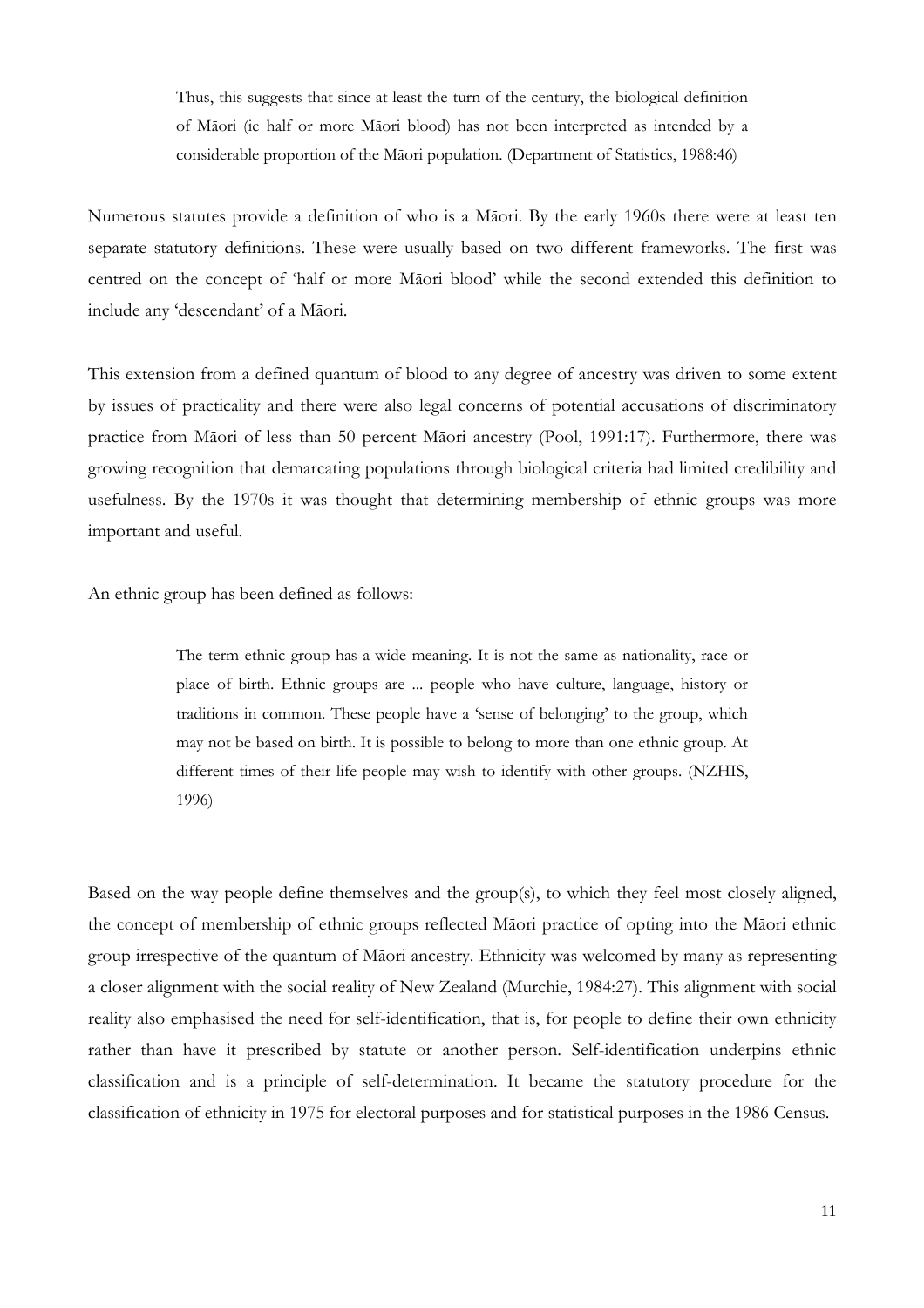However, a tension still existed between the statutory needs to determine the Mäori population based on ancestry (eg to use when defining electoral boundaries) and the need to determine characteristics of the Mäori ethnic group for the purposes of social statistics, policy and planning. This posed challenges for those designing questionnaires. It was eventually recognised that two separate questions were required for these two separate purposes. Consequently, the census now asks both an ancestry question (to identify the populations in order to satisfy the legal and constitutional needs) as well as a question pertaining to ethnic group membership (to identify populations for use in statistical analysis).

#### *Data quality*

While the statutory needs are largely fulfilled by a question that allows self-identification of ancestry, statistics using ethnic group affiliation continue to be challenged by population dynamics. These issues of data quality have many important variables, four of which are discussed here: validity, continuity through time, consistency across data sets and data completeness.

## *Validity1*

 $\overline{a}$ 

The dynamic aspects of ethnicity are illustrated by how the answers to an ethnicity question may change in different situations. Response may be influenced by the actual ethnicity question, the respondent's interpretation and engagement with the question, the purpose to which the information will be put and who is asking the question.

The specific wording of the ethnicity question has been shown to affect the way people respond. For example, the question used in the 1996 Census was found more likely to elicit multiple ethnic affiliations than the 1991 Census ethnicity question. Furthermore it was found more likely to draw upon the ancestry component of the ethnicity concept (ACNeilsen, 1999).

I think of myself as Mäori and didn't think of the Irish group until I saw it listed. Tick as many circles as you need indicates that I need to tick all ethnic groups that I have ancestral ties with. (Mäori respondents in ACNeilsen research)

It is also necessary to recognise that the whole population does not have the same understanding of what ethnicity is and the distinction between ethnicity and ancestry. Children do not complete their own census questionnaires but rely on a proxy such as a parent or caregiver. These proxies may not necessarily know or represent the child's reality but rather be influenced by their own views.

 $1$  For the purposes of this paper, validity relates to how well the measurement tool (usually question) captures what the researchers intend it to measure.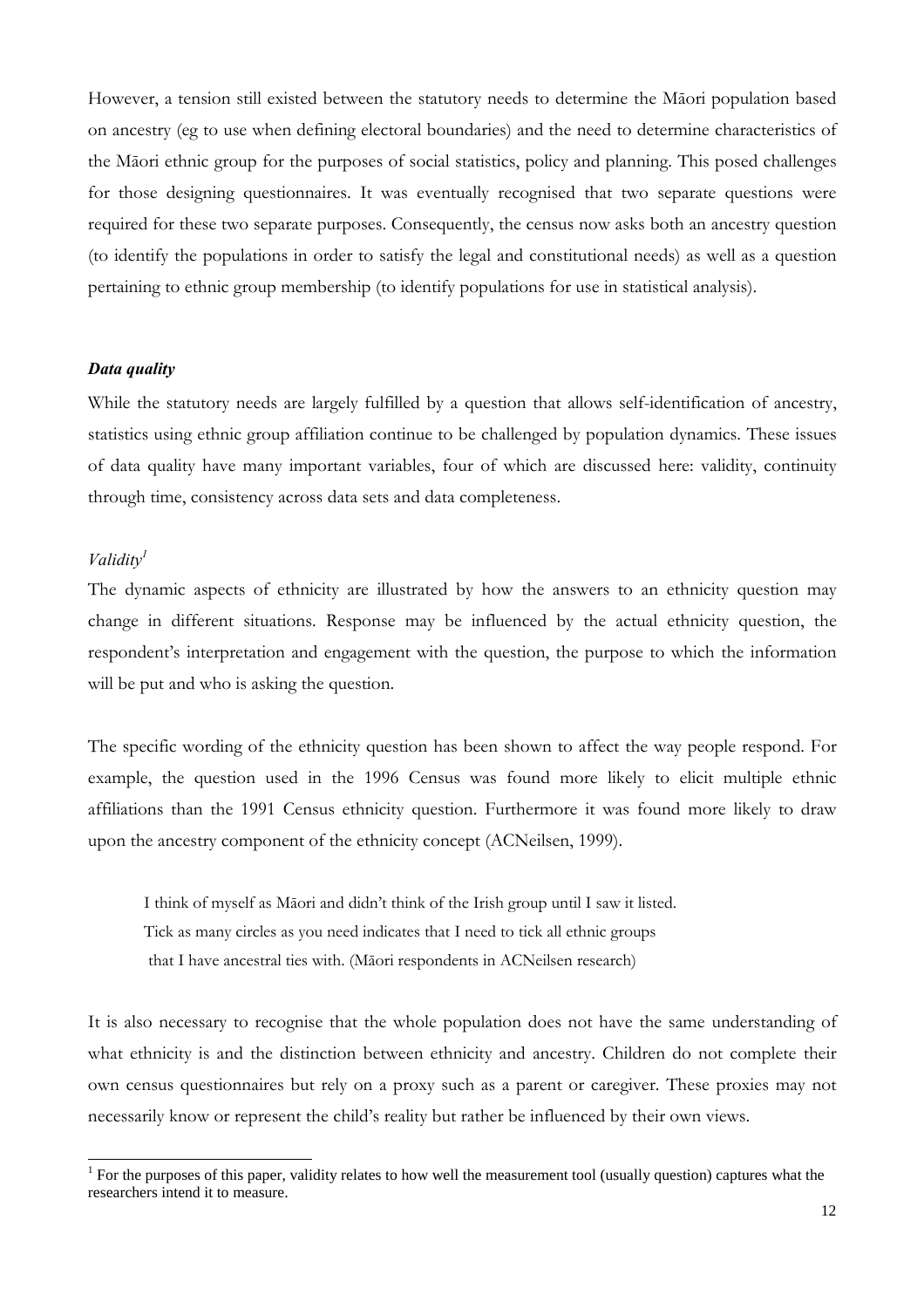Furthermore, for people of mixed ancestry, there may be some time reconciling the need to honor the ancestry of both parents and this reconciliation may spill over into the identification of one's own ethnicity.

If part of the population does not agree with the question or what it is attempting to measure, this may also affect the result. As discussed previously, when part of the Mäori population did not agree with the government definition of Mäori as being 'half or more Mäori blood' a significant group ticked the Mäori box irrespective of ancestry quantum. Likewise, currently a small proportion of the New Zealand population disagrees with the ethnicity question and writes 'New Zealander' in the space labeled 'other'. However, strictly speaking, New Zealander is a nationality not an ethnicity (Department of Statistics, 1988).

The context in which the information is provided is also important. The perceived purpose of the information and who is requesting the information may impact on the way a person responds to an ethnicity question. Some surveys conducted by Mäori (eg Rapuora and Te Hoe Nuku Roa) have found a higher proportion of people with Mäori ancestry who self-identify their ethnicity as being Mäori, than reported in the census. It may be that some identify as Mäori to other Mäori, while classifying themselves as non-Mäori to the Crown.

> On more than one occasion, a woman who did not appear to be Mäori identified herself as Mäori when the interviewer, another Mäori woman, appeared on her doorstep. Many householders expressed positive feelings on this point saying they would not have taken part in the survey had they been approached by a non-Mäori. (Murchie, 1984:22)

In the quest to provide official statistics with a high degree of 'accuracy', validity issues demonstrate the complex relationships between members of the population, the collectors of information and the survey instruments. The interplay of these factors influences the final results of the survey through data quality.

# *Continuity through time*

Censuses and other surveys represent snapshots of our population. In themselves they cannot inform us about trends. However, serial surveys, taken at regular intervals like the census, can provide some indication of time trends if the questions asked through this repeated process have a high degree of continuity. This allows the impact of government policies, for example, to be more reliably evaluated.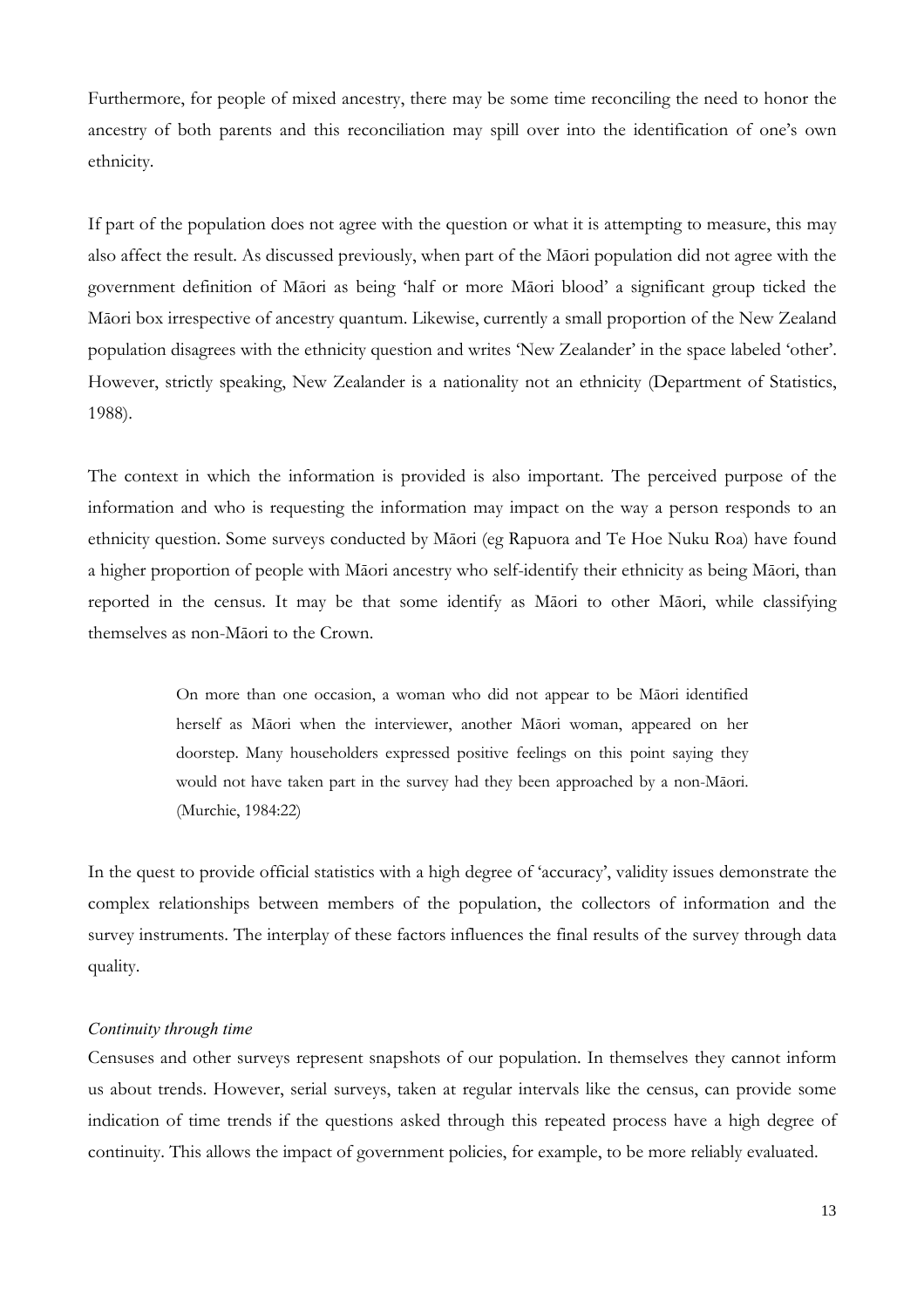As noted earlier, a change to the ethnicity question in the 1996 Census led to a significant change in the size and demographic make-up of the Mäori ethnic populations. Monitoring trends over time became problematic. For example, if health time trends improved, it was difficult to tease out if there had been a real improvement in Mäori health or whether the 'improvement' was an artifact of a larger Mäori ethnic group as a result of the changed census question. This, in effect, disrupted the continuity of time trends, making any changes difficult to interpret, and creating difficulties in assessing the impact of the major policy changes of the 1980s and 90s (Te Röpü Rangahau Hauora a Eru Pömare, 2000).

While the population's knowledge and attitudes towards the measurement of ethnicity may be changing, and this in turn may require some evolvement of the ethnicity question over time, changes ought to be incorporated in a way that disruption to historical continuity is minimised.

#### *Consistency across data sets*

In order to monitor specific issues such as health, fertility, or life expectancy, different data sets are used in combination with census data. It is important that ethnicity is asked consistently across these data sets in order to calculate rates more accurately.

For example, to find out the proportion of the Mäori population who go to hospital each year, the number of Mäori who go to hospital (obtained from hospital records) is divided by the number of Mäori in the population (obtained from census data). For this to be accurate, the hospital needs to record the ethnicity of Mäori patients in the same way as it is recorded in the census. This has two important dimensions. Firstly, ethnicity must be recorded routinely. If some Mäori patients did not have their ethnicity recorded when they went to hospital, and their admission record was assumed to be for a non-Mäori patient, the rate of Mäori hospitalisations would be artificially low. Secondly, the hospital policy ought to be to ask the same question as used in the census because of the evidence that changing the question may have a significant effect on how people respond, which in turn could skew the calculated rates.

Currently there is poor consistency across data sets. This is both because of missing data (ethnicity is not asked of all persons) and because an alternative ethnicity question (other than the census ethnicity question) is used. While this information does not affect the quality of data for the total population, it marginalises Mäori information, making planning and evaluation of policy interventions difficult.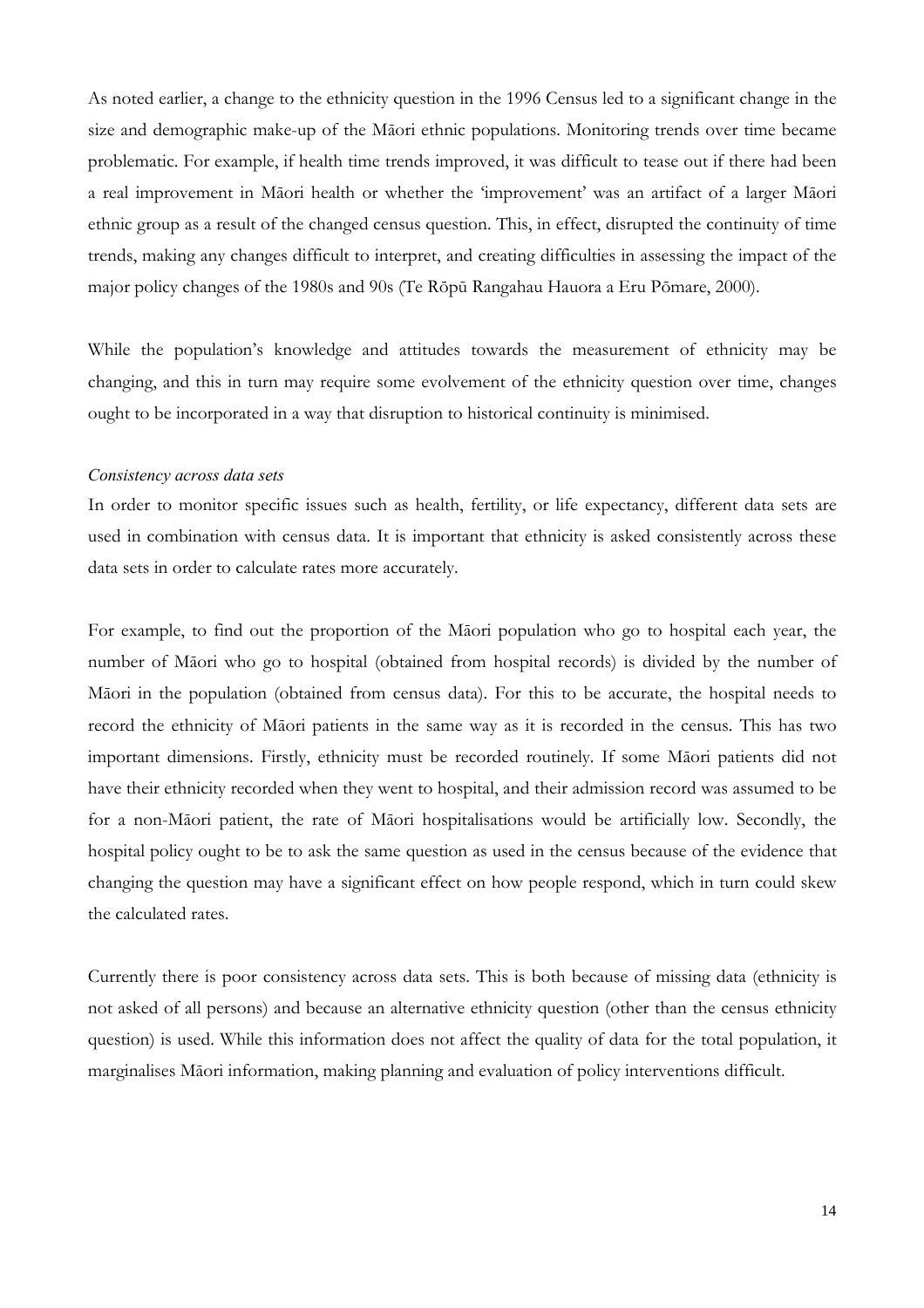# *Data completeness*

Data completeness, with respect to ethnicity data, refers to missing data and incomplete data. Migration data is an important example. Mäori migration grew rapidly from the 1960s to 1980s, especially to Australia (Statistics NZ, 1998a). Since the removal of the ethnicity questions on New Zealand arrival and departure cards in the mid-1980s, there has been no accurate information on the number of Mäori leaving and/or returning to New Zealand (Aspin, 2000). It was estimated that around 27,000 people of Mäori ancestry were living in Australia in the mid-1980s (6 percent of the New Zealand Mäori descent population) (Statistics NZ, 1998a) and recent estimates have been as high as 39,900 Mäori (14 percent of the 285,500 New Zealand-born Australian residents) (Aspin, 2000:220).

In the New Zealand census the number of Mäori who gave their address five years ago as Australia increased from 4,428 in 1991 to 6,573 in 1996. The number of Australian-born Mäori children living in New Zealand has more than doubled over the past decade from 1,113 in 1986 to 2,934 in 1996, suggesting that many Mäori return migrants are family groups coming home (Statistics NZ, 1998a). Lowe has estimated that there are two Mäori migrants from Australia to New Zealand for every three who migrate from New Zealand to Australia (Aspin, 2000:73).

Information on Mäori migration is needed for Statistics New Zealand to produce reliable estimates of Mäori populations between censuses. These estimates are used in the construction of rates to monitor, for example, trends in Mäori deaths or hospitalisations. Demographers have had to rely on migration data from the early 1980s when ethnicity was still collected on arrival and departure cards. The 1988 Review of Ethnic Statistics recommended that 'a redesigned question be included on the arrival and departure cards, and that the best means of seeking ethnic information be adopted when the card is next reprinted' (Department of Statistics, 1988).

Migration can be costly for the individuals or families who leave, both in terms of cultural costs (particularly intergenerational) and possibly economic costs. It also has an impact on the community left behind, as marae and hapü lose person-power and cultural capital, and whänau resources are dispersed (Durie, 2001). The absence of ethnicity information in migration hampers Mäori ability to track the number of Mäori migrating in and out of New Zealand, and to factor these trends into the appropriate planning cycles.

Completeness of data sets such as the New Zealand census is high by international standards. However, in other official information one may object or refuse to answer the ethnicity question. Evidence from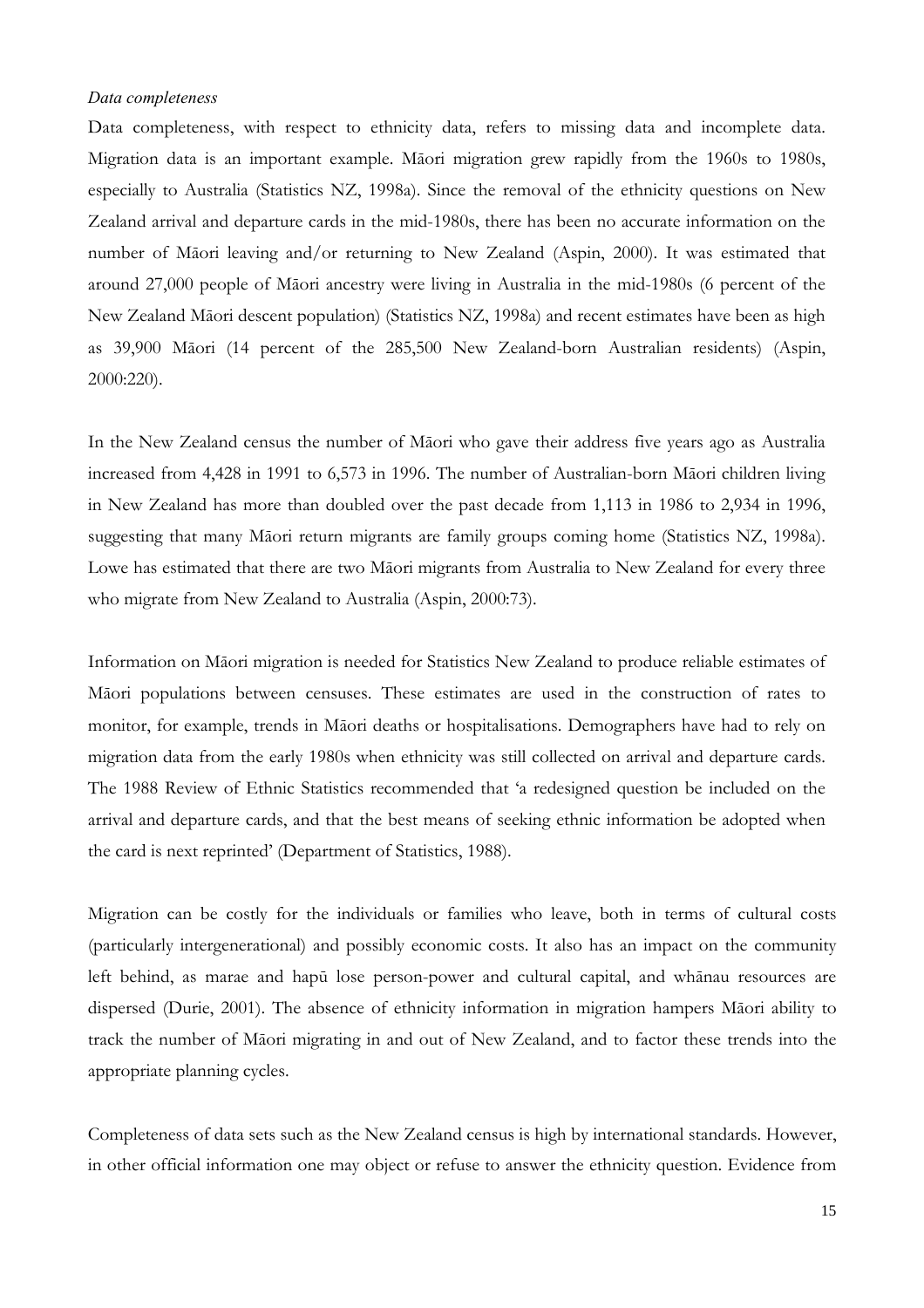surveys in hospitals note that few (less than 6 percent) New Zealanders object to being asked their ethnicity, although a similar percentage would like more information about how the data is used (Harris et al, 1997).

# *Monitoring Mäori outcomes*

Measuring ethnicity provides the ability to monitor Mäori outcomes. This in turn supports the description of disparities and the implementation of appropriate interventions. In addition, specific data about Mäori supports the identification of Mäori opportunities and risks.

Disparities are unexpected and unexplained differences in the outcomes of different groups. Mäori*,* like many other indigenous peoples, have a profile of significant disparities across a spectrum of social indicators such as education, employment, health, wealth, criminal justice and housing statistics. In almost every instance, Mäori outcomes are significantly worse than those of non-Mäori.

Some authors suggest that ethnicity is the variable that explains the differences in outcomes (Statistics NZ, 2001). However, others see ethnic disparities as symptoms that disclose more about the society from which the disparities arise (Reid, 2001). Reducing disparities between Mäori and non-Mäori citizens was the focus of government attention in recent years. This policy platform was subsequently reviewed and reframed to meet the needs of all low income New Zealanders and ethnic minorities. This reframing shifted Mäori from a position of tangata whenua to a marginalised position as an ethnic minority.

Monitoring Mäori outcomes also provides necessary information to best inform appropriate interventions. But a question still exists as to which Mäori population should be used as the reference population for comparison and commentary. Three Mäori populations are produced from current census information: the Mäori descent or ancestry group; the Mäori ethnic group comprising those who indicated Mäori as at least one of their ethnic affiliations; and the sole-Mäori group that indicated Mäori as their only ethnic affiliation. While sole-Mäori is a subset of the Mäori ethnic group, there is some evidence that it is particularly important in the monitoring of disparities as its members have more risks associated with socio-economic deprivation and vulnerability in a colour-conscious society (Te Röpü Rangahau Hauora a Eru Pömare, 2000).

However, it is important to recognise that if high-quality ethnicity data were collected by committed data-gathers, disparities could be examined for all three of these Mäori population groupings. Users of statistics would then be better able to comment on the strengths and weaknesses of the ancestry or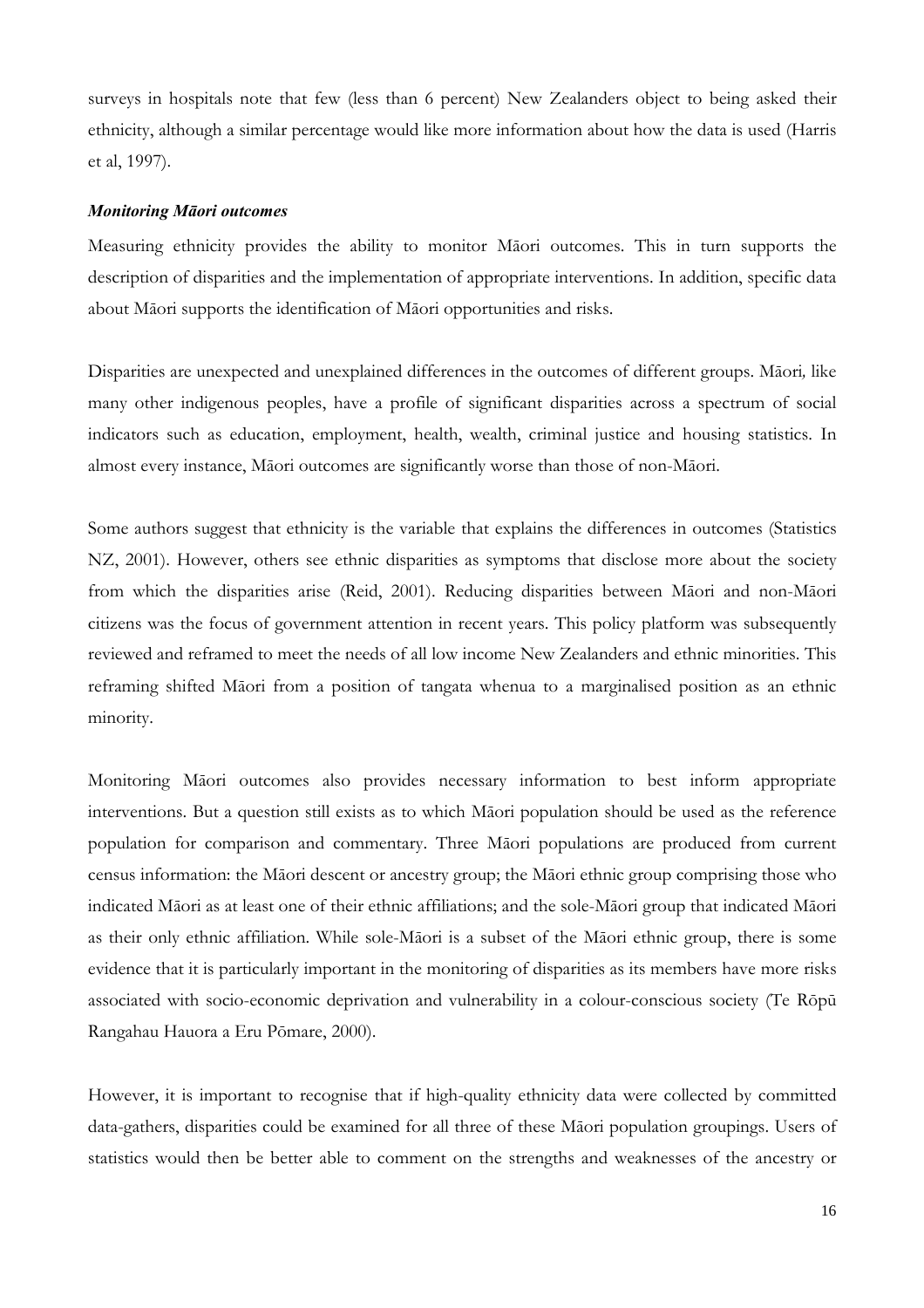ethnicity-based Mäori populations and make a better-informed decision as to the appropriateness of any single group as the monitoring standard.

In summary, this section has noted the changing definitions of Mäori in official statistics from one based around quantum of blood to one based in ethnic affiliation, which was thought to better align with Māori social reality. However, data quality still poses a significant challenge for official statistics with regard to ethnicity. Issues of validity, continuity through time, consistency across data sets and data completeness still need improvement. Poor quality ethnicity data undermines the ability to effectively monitor Mäori outcomes and eliminate disparities.

# Issues for Submissions to the Review

Mäori individuals and groups making submissions to the review may wish to comment on the following areas:

- how Māori should be defined in official statistics:
- whether those claiming Mäori ethnicity should be required to have Mäori ancestry;
- how the quality of ethnic statistics can be improved;
- the relative importance of historical continuity of the ethnicity question compared with adapting the question to suit contemporary understandings of ethnicity;
- whether the Crown should monitor Māori migration, and if so, how and where;
- which Mäori population group(s) is/are best suited to monitor Mäori outcomes; and
- whether there are other domains where ethnicity data ought to be collected.

Comments on other relevant issues are welcome.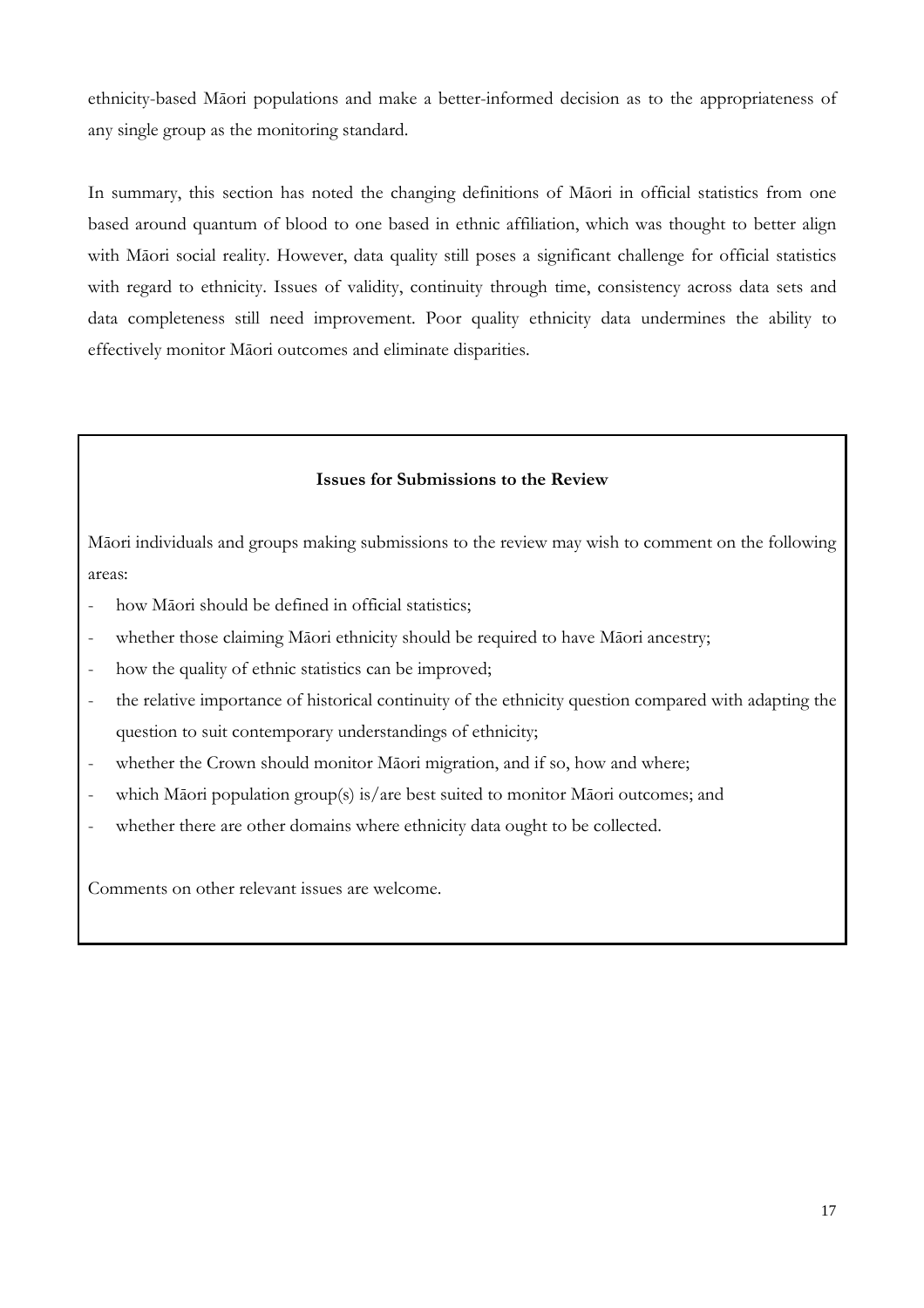# Different explanations for statistics

This third section of the paper aims to show that statistics and their analysis are not neutral. On the contrary, statistics are value-laden and used to foreground different agendas and points of view. Examples are provided to illustrate the different meanings that can be attributed to statistics depending on the analysis and the analytical framework used, and the impact this may in turn have on Mäori representation and rights.

#### *Framed - Representation in Statistics*

In everyday life, one is bombarded with a variety of statistics. For example:

• Mäori students are over two and a half times more likely than non-Mäori students to leave school with no qualifications (39 percent compared with 14.6 percent) (Statistics NZ, 1998a).

This statistic seems innocent enough but most people will have a question or an assumption about 'why'. The superficial assumption is that the Mäori student has failed, and many people will read the statistic in this way. But a statistic is a representation of an analytical framework and an ideological standpoint. There are a number of frameworks that could be used to explain the above statistic. These analytical frameworks need to be scrutinised. This section highlights how various writers have attempted to explain the basic statistic. This is not a definitive listing or a thorough review of the field; rather it provides examples of how Mäori data gets used or misused to represent other people's agendas.

#### *Mäori culture as the explanation*

With the rejection of biological determinism in the 1950s, some researchers sought cultural rationales to explain the differences between Mäori and Päkehä. Still within an assimilationist agenda, Mäori became the objects of scrutiny, subject to measures of character, personality, intelligence, educability, etc (Stewart, 1997). The inevitable outcome of such research was the finding that Mäori were deficient compared with Päkehä, and hence there was an expectation that Mäori should adapt to Päkehä norms (Johnston & Pihama, 1995). Päkehä culture remained unexamined and unequal power relations were not acknowledged.

> A cumulative effect of all this research on Mäori from the 1960s through to the early 1980s was the widespread perception by Mäori that educational research was victimblaming research, which simply regarded Mäori culture, Mäori people, Mäori parents and Mäori children as being culturally deprived (Simon and Smith, 2001).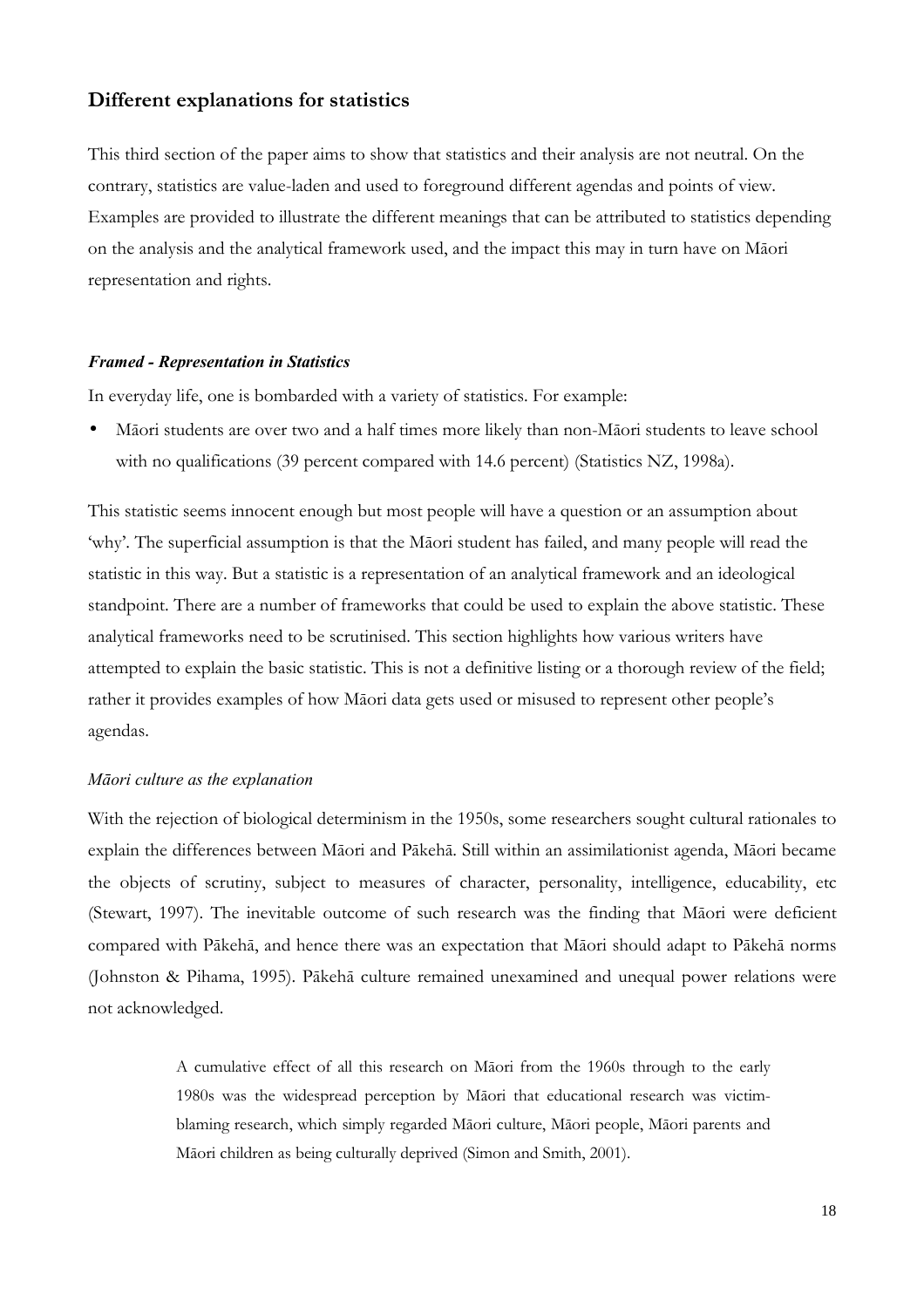The analytical framework of such research, and the resulting policies and interventions, fail to acknowledge the system as a possible variable which could influence outcomes. This framework has been described as the 'deficit-model':

> First, social problems were identified (by victim-blamers). Second, a study was done in order to find out how the disadvantaged and advantaged were different. Third, once the differences were identified, they were defined as the causes of the social problem. Fourth, governmental intervention was set in play to correct the differences (ie, deficiencies) (Valencia 1997:3).

# *Strength of identity*

 $\overline{a}$ 

Mäori resistance to being represented as culturally deprived or deficient was expressed in continued assertion of the strengths and benefits of Mäori culture. Koro Dewes in 1968 commented that 'he was sick and tired of [Mäori] being blamed for their education and social shortcomings, their limitations highlighted and their obvious strengths of being privileged New Zealanders in being bilingual and bicultural ignored.' (Simon and Smith, 2001:307)

Rather than measuring acculturation for assimilationist purposes, Mäori concern about the ongoing impact of colonisation on Mäori resources led to research on issues such as the state of te reo (Benton, 1991) and of hapü and iwi (Winiata, 1988). Access to cultural resources such as te reo Mäori, regular contact with Mäori cultural institutions, and ancestral land, were identified as a source of secure Mäori identity, and therefore a determinant of well-being (Durie, 2001).

Consequently, scales were developed to measure strength of identity among Mäori and measures of cultural participation (Durie, 1995). A Christchurch study of 21-year-olds of Mäori descent used the census ethnicity questions as a measure of ethnic identification. They found that those who identified their ethnicity as 'sole Mäori' had higher levels of participation in Mäori-specific activities and language (cultural participation), than those reporting Mäori descent without Mäori ethnic identity. Those reporting mixed ethnicity lay between these two groups in terms of participation (Broughton et al, 2000).

Census data shows that sole Mäori are over-represented among those living in the most socioeconomically deprived areas<sup>2</sup> of New Zealand. Deprivation is associated with poorer educational

<sup>2</sup> NZDep96 is an area-based index of socio-economic deprivation that uses nine variables measured in the 1996 Census (no access to a telephone, receiving a means-tested benefit, unemployed, low household income, no access to a car, single parent family, no education qualifications, not living in own home, overcrowded home). The index provides a deprivation score for each meshblock (geographical units containing a median of 90 people) in Aotearoa (Howden-Chapman and Tobias, 2000).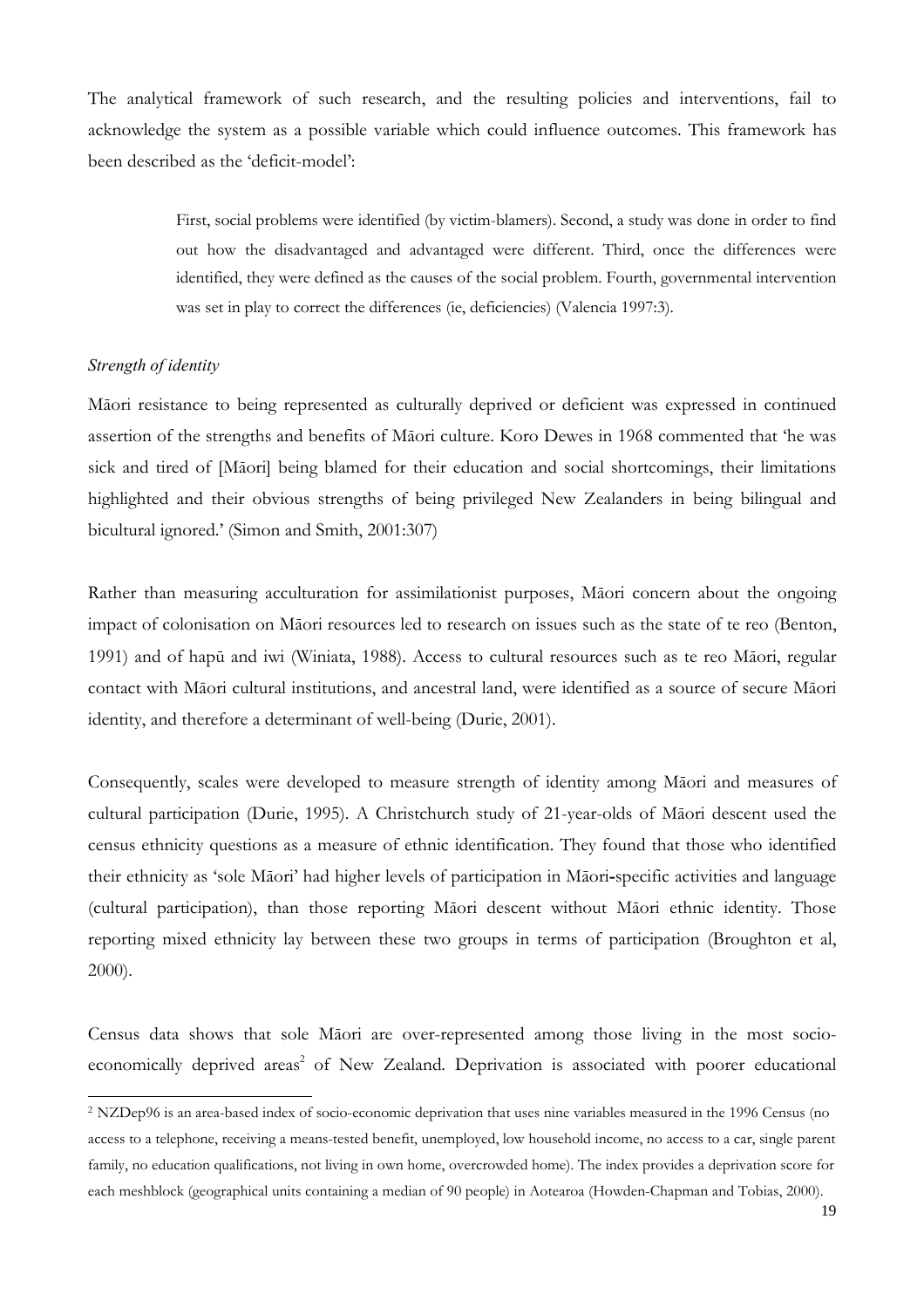outcomes. These two factors would lead one to expect that sole Mäori are more at risk of worse educational outcomes, although other researchers report strength of identity as a mitigating factor (Durie, 2001).

Problematic aspects of measuring or judging 'Maoriness' include the potential for reifying stereotypes of Mäori- the 'quintessential Mäori' (Wall, 1997), good Mäori and bad Mäori (Wetherell and Potter, 1992), and a hierarchical categorisation of authenticity (L Smith, 1999).

> Questions of who is a 'real indigenous' person, what counts as a 'real indigenous' leader, which person displays 'real cultural values' and the criteria used to assess the characteristics of authenticity are frequently the topic of conversation and political debate. These debates are designed to fragment and marginalize those who speak for, or in support of, indigenous issues. They frequently have the effect also of silencing and making invisible the presence of other groups within the indigenous society like women, the urban non-status tribal person and those whose ancestry of blood quantum is too 'white' (Smith, 1999:72).

Questions also arise over whether scales of Mäoriness, or 'cultural participation', imply a static culture, unchanging and unresponsive to different environments. Are scales of Mäoriness measuring the rate of change of Mäori culture, rather than the level of Mäoriness or acculturation of individual Mäori? Identity is a matter of 'becoming' as well as of 'being'. It belongs to the future as much as the past. One's identity is undergoing constant transformation subject to the continuous play of history. If the future aspects of identity are not identified, then identity may often be constructed in relation to the recovery of the past (hooks, 1992).

> It is not for me to become my grandmother, it is for me to become the grandmother my grandchildren will need me to become in the future (Reid, 2001).

#### *Socio-economic explanations*

During the 1980s and 1990s research emerged showing socio-economic status to be associated with various health outcomes (eg tobacco smoking, hospitalisations and mortality). This evidence led some commentators to conclude that differential social and health outcomes between Mäori and Päkehä can be explained primarily by relative socio-economic status with culture providing an additional explanatory factor (NHC, 1998; Howden-Chapman et al, 2000).

However, while there is significant evidence to demonstrate that the Mäori population is disproportionately distributed among the lower socio-economic or most deprived sectors of New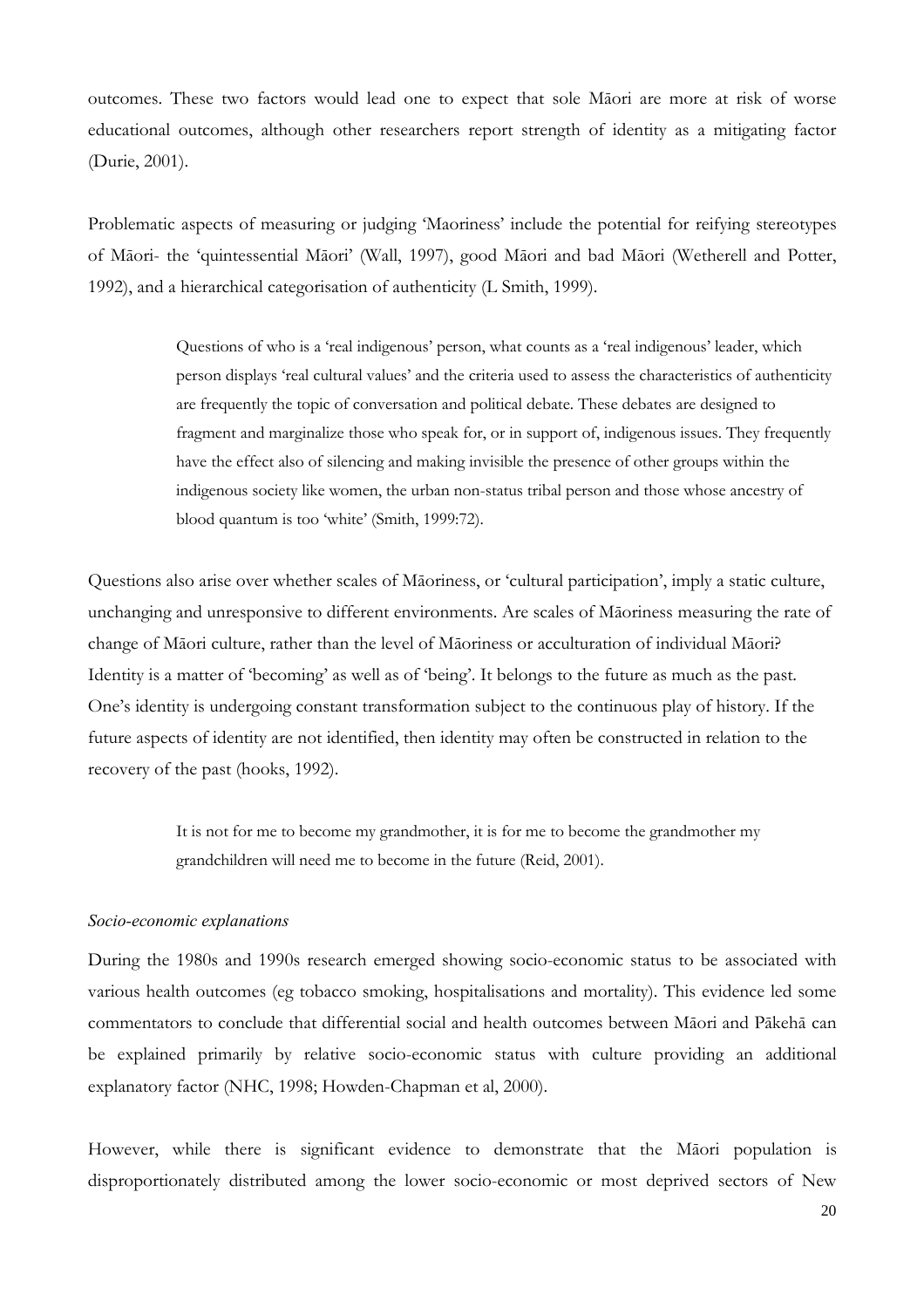Zealand society, few authors stopped to question this maldistribution, the mechanisms that might be causing it and societal acceptance of it.

## *Racism*

It has been argued that socio-economic status should be monitored as an outcome variable rather than an explanatory variable.

> We should never accept socio-economic status as an 'explanation' of Mäori and non-Mäori health disparities. That would be accepting as a given the differences in the distribution of socio-economic status between Mäori and non-Mäori. We need to ask the questions which will highlight the structural factors which cause/perpetuate ethnic differences in socioeconomic status. Those are the real explanations (Jones, 1999a).

Jones contends that institutionalised racism is the mechanism by which historical injustices (eg land alienation through colonisation) are perpetuated, and is the reason that there is an association between socio-economic status and ethnicity (Jones, 1999). There is compelling evidence that this exists in New Zealand. Mäori outcomes in health are consistently worse than Päkehä at all levels of deprivation (Reid, Robson & Jones, 2001). Furthermore, there is evidence that Mäori may not be receiving equal (let alone requisite) levels of health service access (Baxter, 2001).

Although the recent focus on decreasing ethnic disparities has been refashioned, some government documents acknowledge racism as a likely determinant of health and social well-being and recommend that institutional racism and experience of personal racism be measured and monitored (Ministry of Health, 2001).

A re-examination of the statistic at the beginning of this section acknowledges that it could be rewritten. Using other analytical frameworks 'Mäori students are over two and a half times more likely than non-Mäori students to leave school with no qualifications' could equally be presented, as 'the New Zealand education system is two and a half times more likely to fail Mäori students than non-Mäori students', or again as, 'New Zealand society, through the education system, privileges Päkehä by the time they leave school'. This example illustrates the need to question and scrutinise the underlying agendas that drive research, its analysis and its presentation. Official statistics ought not to be exempt from this examination.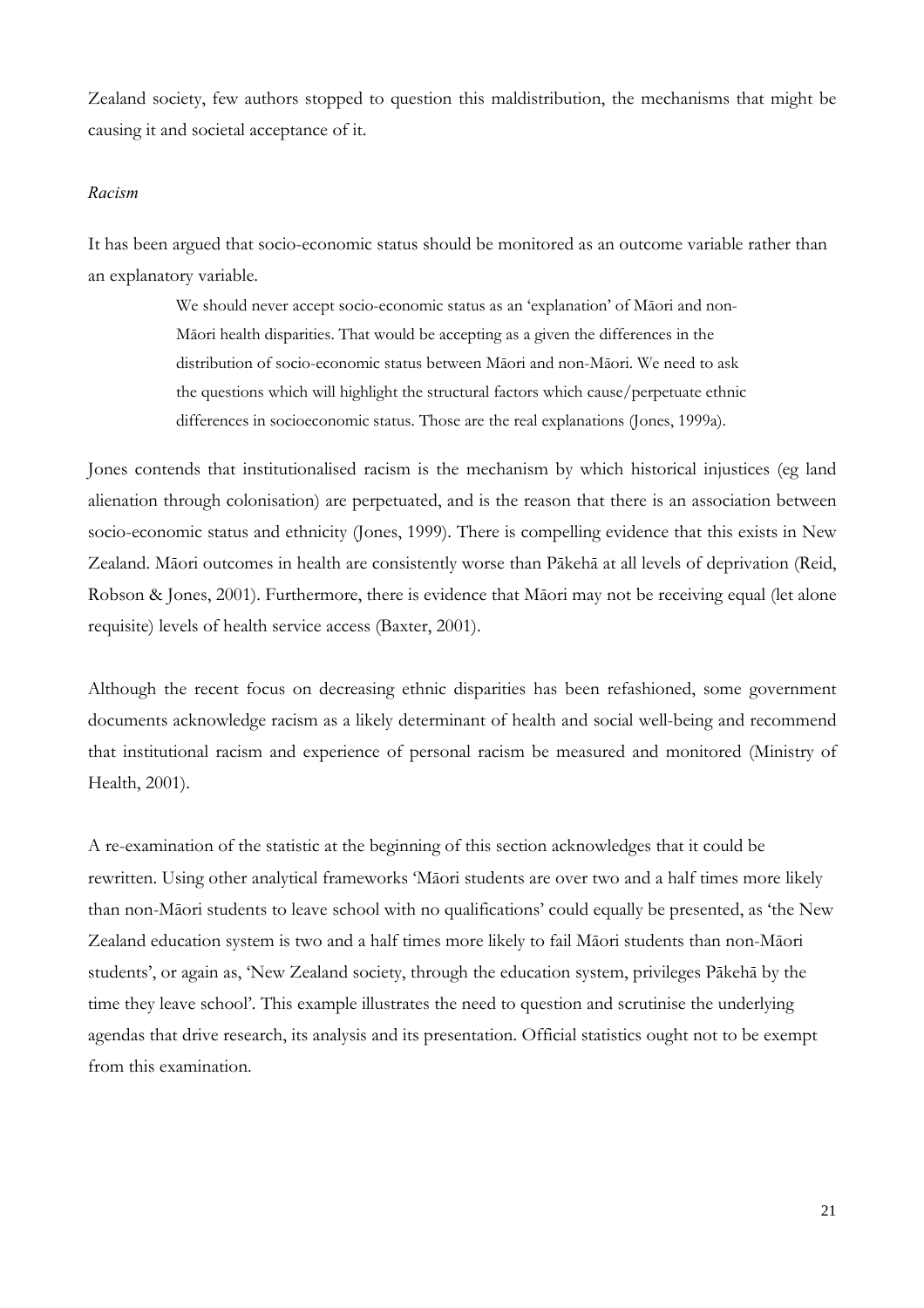# *Ethnicity and its denial*

The 'culturalization of racism', whereby Black inferiority is attributed to 'cultural deficiency, social inadequacy, and technological underdevelopment' thrives in a social climate that is officially pluralist. … Canadians are outraged when racism, particularly indirect racism, is named, as it is not supposed to exist. What is really denied is that 'whites regularly idealize and favour themselves as a group.' Thus, there can sometimes be a more or less general rejection of overt racism and, at the same time, 'an increasing reluctance to see race as a fundamental determinant of white privilege and Black poverty.'… Cultural differences are used to explain oppression; if these differences could somehow be taken into account, oppression would disappear (Razack, 1998:60-61).

When Dr Camara Jones visited New Zealand in 1999, she asked her audiences a question used in the United States to measure 'race-consciousness': "How often do you think about your race/ethnicity?" The answer categories ranged from never, once a year, once a month, once a day, once an hour, to constantly. She had used this question in several large surveys of US women as a measure of how often people are made conscious of their 'difference' or 'othered'. The results from Mäori were similar to those of black women in the United States, with a majority reporting that they think about their race (or ethnicity) constantly.

In contrast, most white women in the United States stated that they never or rarely thought about their race. 'Many white people in the United States do not even consider that they have a race. They consider themselves "normal", "human" or "universal"' (Jones, 1999:33).

When considering submissions from people preferring to identify as 'New Zealander', the 1988 Review of Ethnic Statistics recognised that it is common for a predominant ethnic group not to consider itself as an 'ethnic group'. Being generally immersed in a society broadly reflecting their own 'culture', many Päkehä do not have to think about their ethnicity, and some assume they don't have an ethnicity. In this situation, national identity may be easier to perceive than ethnicity. 'Nationalism and the construction of national identity are, after all, explicit projects of the State. If nothing else, we have passports' (Jenkins, 1997:15). Instead of engaging with the concept of ethnicity, some Päkehä engage instead with nationality, and want to call themselves 'New Zealander' or 'Kiwi'.

> The majority Päkehä group, whose ethnicity is largely unacknowledged and unchallenged, tend to perceive ethnic identity as irrelevant to the way in which society is structured or managed. Thus, the sentiment 'we're all New Zealanders' encompasses an ideology in which nationalism does not permit any prior claims to ethnicity. One feature of this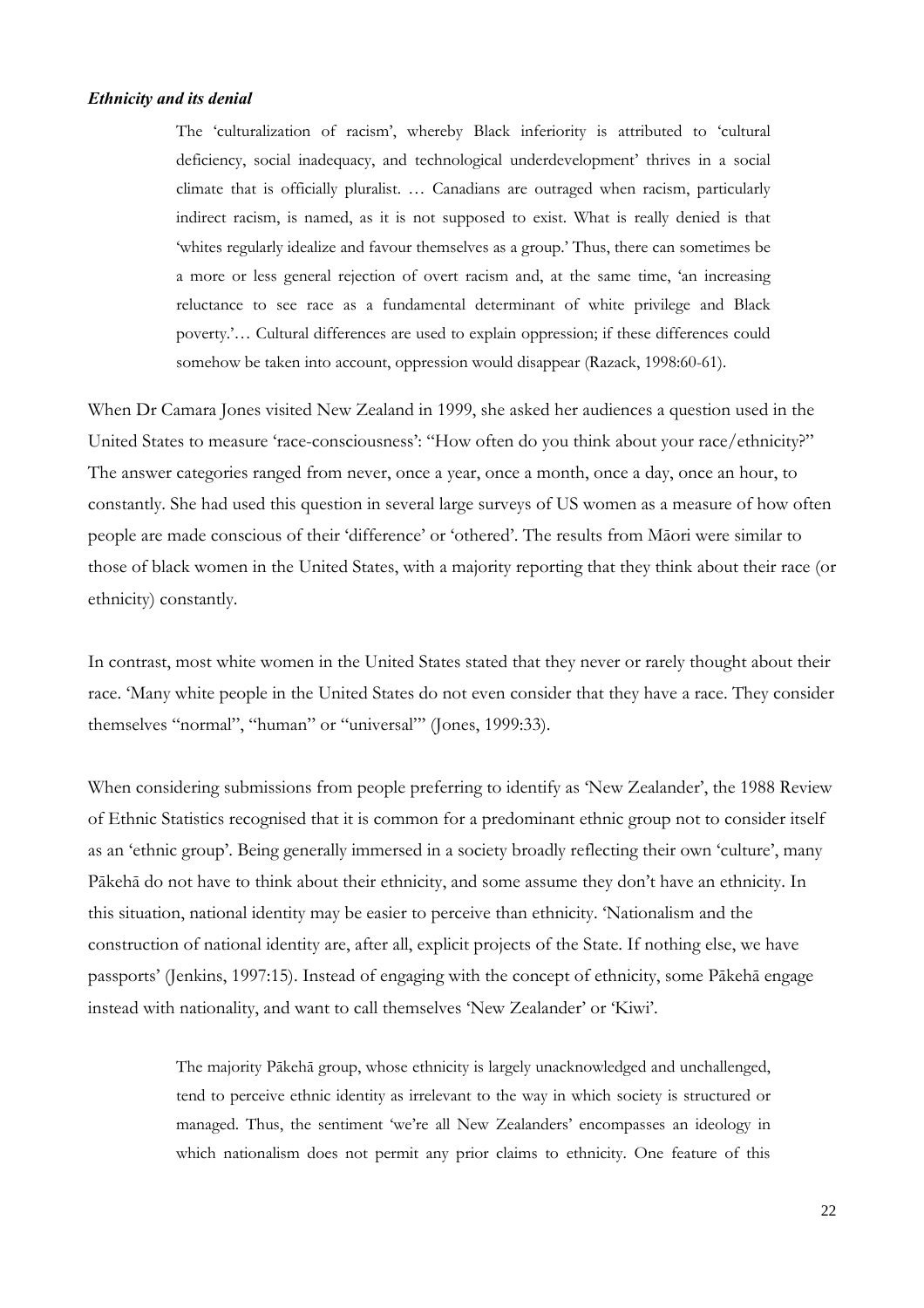position is the rejection of the need for the collection of ethnic statistics (Spoonley et al, 1984:156).

This position signals a point of possible conflict in the ethnicity debate. Those who wish to engage solely at the level of nationality may be unable to respond appropriately to such things as the rights of tangata whenua, the need to monitor Mäori outcomes or intervene in disparities. Unless they are provided with adequate information and a critical analysis, they may ultimately seek to reduce the rights of Mäori to be counted.

In summary, this section has highlighted how various analytical contexts have attempted to explain the ethnic statistics collected and reported by the Crown, in particular the disparities between Mäori and Päkehä. Biological determinism, prevalent until the 1950s, was substituted with the concept of 'ethnicity' as an explanatory variable. In the ensuing focus on cultural difference and socio-economic explanations, Mäori became the objects of inquiry, positioned as deficient, while the determining nature of Päkehä culture and unequal power relations remained unexamined. Colonisation and racism are prominent in Mäori explanations for disparities but have received scant attention for official monitoring. In a society that protects against racism by law, there may be a high level of denial that ethnicity is important or indeed that racism exists. Mäori rights may be further at risk.

# Issues for Submissions to the Review

Mäori individuals and groups making submissions to the review may wish to comment on the following areas:

What is the role of the Crown in ensuring that through its official statistics, Māori are not minoritised or further marginalised.

Comments on other relevant issues are welcome.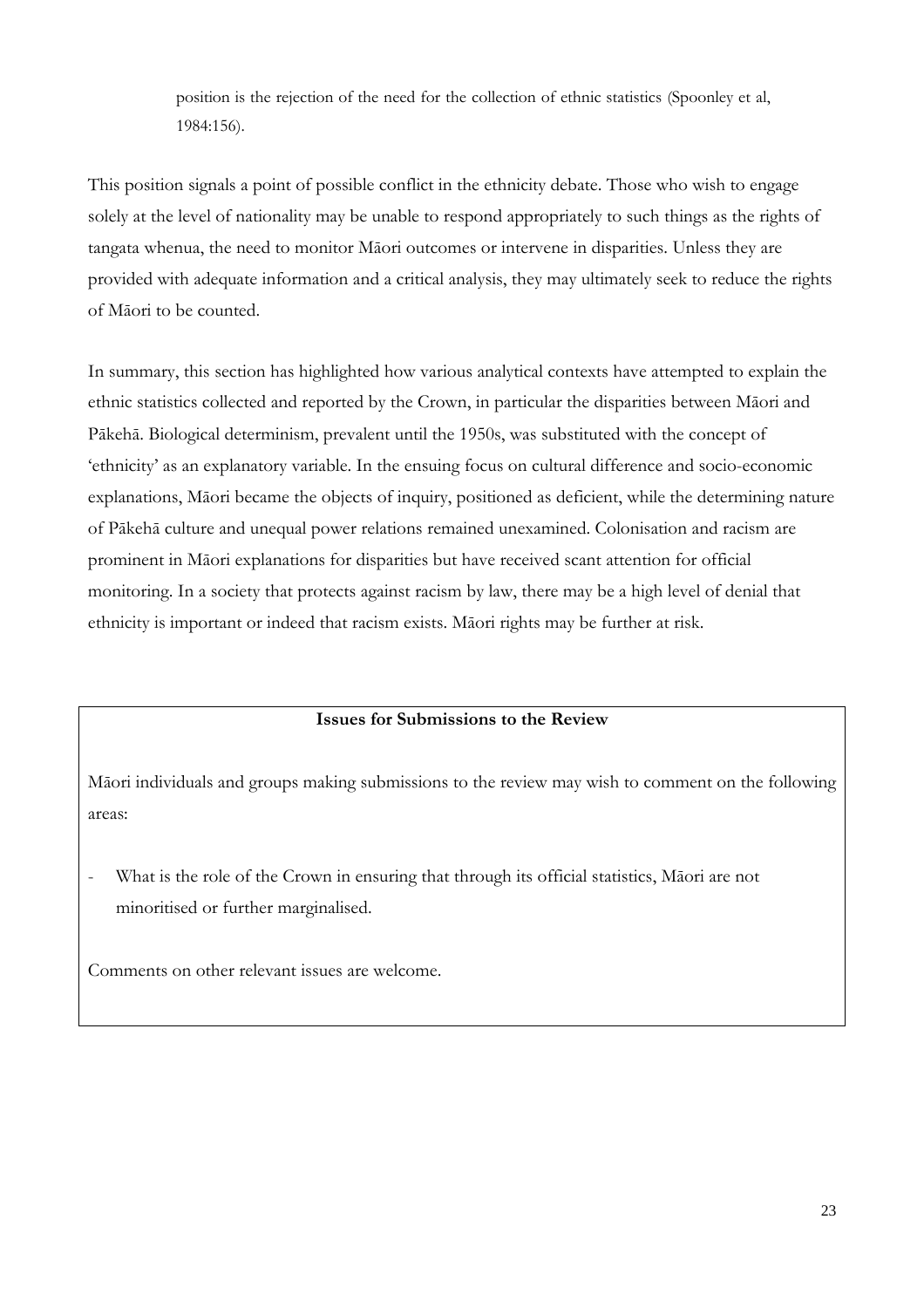# Summary

Those who name the world have the power to shape people's realities. Ethnicity matters. It involves our identity, how we view ourselves and how we are represented in society.

> There is an umbilical connection between the description imposed upon any group and how it is treated, between the label a group can be convinced to accept … and the treatment it is ultimately entitled to demand. (Churchill 1994:327)

In New Zealand, it is government policy that ethnicity be self-identified. It is our right to name our own identity and to have our ethnicity recorded as we wish. Being Mäori means an infinite number of things, changing according to context or not changing – we need not be boxed in, we have the right to be us, whatever, wherever, and whenever we wish to be. It is important to note, however, that we live in a society where there is differential access to the goods, services and opportunities of society by ethnicity. This illustrates that others also identify Mäori ethnicity and alter their behaviour or attitudes because of this identification. The end result of their action has a measurable impact on Mäori outcomes.

The Ethnic Statistics Review provides an opportunity for Mäori to articulate to the Crown, Mäori requirements in respect of the statistics it collects, processes and disseminates, within the framework of Treaty rights. This paper aims to stimulate discussion and debate about ethnicity and hence to encourage Mäori participation in the review.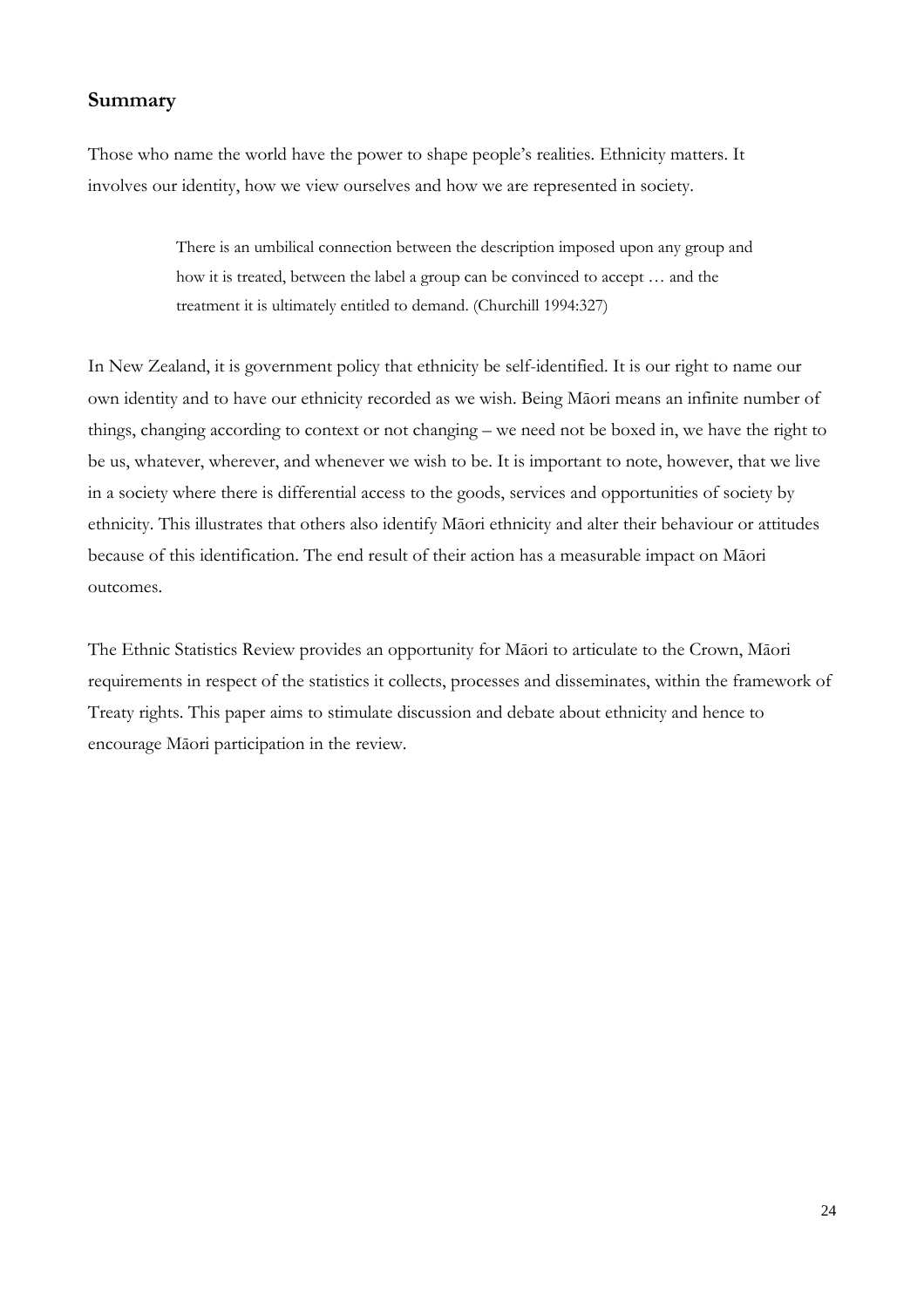# References

ACNeilsen. (1999). *Evaluating Variations in the Ethnicity Questions: Report to Statistics NZ*. ACNeilsen, Wellington.

Aspin S C (2000). *Trans-Tasman migration and Mäori in the time of AIDS.* PhD thesis. University of Otago, Dunedin.

Baxter J (2000). Unpublished data. Te Roopu Rangahau Hauora Mäori Ngäi Tahu, Dunedin.

Benton R (1991). 'The History and Development of the Mäori Language' in McGregor, G, Williams, M (eds) *Dirty Silence: Aspects of Language and Literature in New Zealand.* Oxford University Press, Auckland.

Broughton J (1993). 'Being Mäori'. *New Zealand Medical Journal*: 106; 506-508.

Broughton J, Fergusson D, Rimene C, Horwood J, Sporle A (2000). *Ngä Tini Aho o Te Ao Hou: The many strands of contemporary Mäori society. Mäori ethnicity and identity in the Christchurch Health and Development Study.* Te Roopu Rangahau Hauora Mäori o Ngäi Tahu, Dunedin & The Christchurch Health and Development Study, Christchurch.

Brown P (1984). 'Official Ethnic Statistics in New Zealand' in Spoonley P, Macpherson, C, Pearson, D, Sedgwick, C (eds) *Tauiwi: Racism and ethnicity in New Zealand*. Dunmore Press, Palmerston North.

Churchill W (1994). *Indians Are Us? Culture and Genocide in Native North America.* Common Courage Press, Monroe.

Churchill W (1996). *From a native son: selected essays on indigenism, 1985-1995*. South End Press, Boston

Cook L, Mako C (1996). 'Official Statistics and Statistics on Mäori'. *Proceedings of the Mäori Users of Statistics Conference, 1996.* Statistics New Zealand, Wellington.

Cox L (1993). *Kotahitanga: The Search for Mäori Political Unity.* Oxford University Press, Auckland.

Dawson R (2001). *The Treaty of Waitangi and the Control of Language*. Institute of Policy Studies, Wellington.

Department of Statistics (1988). *Report of the Review Committee on Ethnic Statistics*. Statistics New Zealand, Wellington.

Durie M H (1995). Te Hoe Nuku Roa framework. 'A Mäori identity measure'. *Journal of the Polynesian Society*: 104: 464-65.

Durie M H (2001). *Mauri Ora: The dynamics of Mäori health.* Oxford University Press, Auckland.

Harris R, Robson B, Reid P, Keefe V (1997). 'CHE Cultural Reviews: Ethnicity data collection – error rates and training effectiveness. A Report to the Central Regional Health Authority', Te Röpü Rangahau Hauora a Eru Pömare, Wellington School of Medicine.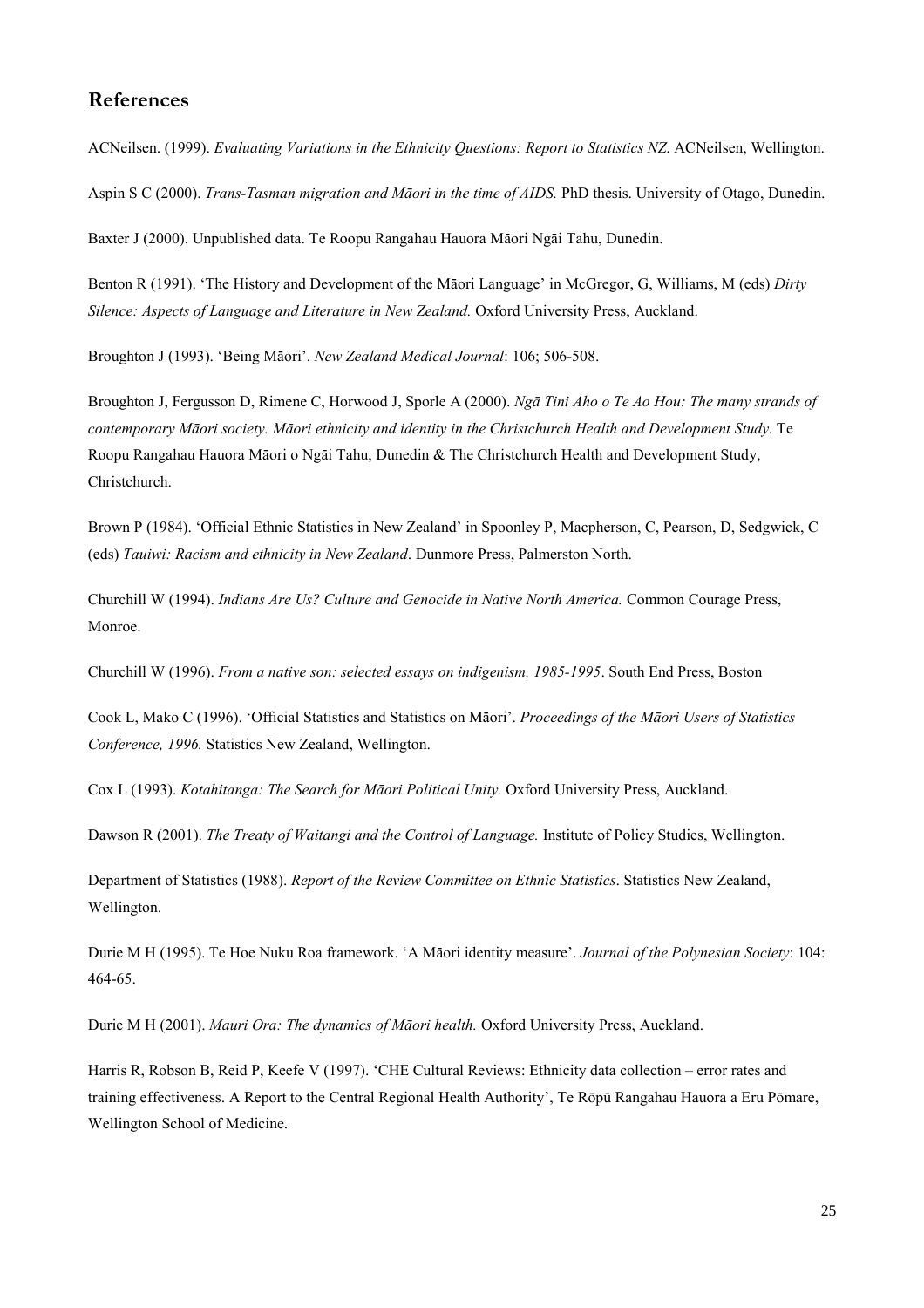Health Utilisation Research Alliance (HURA) (2001). *Ethnicity. Te Karangatanga Tangata.* (pamphlet) Wellington School of Medicine & Health Sciences, Wellington.

hooks, bell (1992) *Black Looks: Race and Representation*. South End Press, Boston.

Howden-Chapman P, Tobias M (eds) (2000). *Social inequalities in health: New Zealand 1999.* Ministry of Health and Wellington School of Medicine, Wellington.

Howden-Chapman P, Blakely T, Blaiklock A, Kiro C, Sporle A (2000). 'Closing the health gaps'. *New Zealand Medical Journal:* 113: 301-2.

Iorns Magallanes C (1998). 'A New Zealand Case Study: Child Welfare' in Quentin-Baxter (ed) *Recognising the Rights of Indigenous Peoples*. Institute of Policy Studies, Wellington.

Jackson M (1993). 'Land Loss and the Treaty of Waitangi' in Ihimaera W (ed) *Te Ao Märama: Regaining Aotearoa. Mäori Writers Speak Out*. *Vol 2. He Whakaatanga o te Ao: The Reality*. Reed, Auckland.

Jackson M (1999). 'Research and the Colonisation of Mäori Knowledge' *Proceedings of Te Oru Rangahau, Mäori Research and Development Conference.* Massey University, Palmerston North.

Jackson M (2001). Presentation at Mäori Health Needs Assessment Hui.

Jenkins R (1997). *Rethinking ethnicity: Arguments and explorations.* Sage, London.

Johnston P, Pihama L (1995). 'What counts as difference and what differences count: gender, race and the politics of difference' in Irwin K, Ramsden I. *Toi Wähine: The Worlds of Mäori Women.* Penguin Books, Auckland.

Jones C P (1999). *Mäori-Päkehä health disparities: Can Treaty settlements reverse the impacts of racism?* Ian Axford Fellowships Office, Wellington.

Jones C P (1999a). Mäori health data wänanga. Te Röpü Rangahau Hauora a Eru Pömare, Wellington.

Jones C P (2000). 'Levels of racism: a theoretic framework and a gardener's tale'. *American Journal of Public Health*: 90: 1212-1215.

Kelsey J (2000). 'Mäori Political Legitimacy and Nation Building' *in "Nation Building" & Mäori Development in the 21st Century. Conference Proceedings*. University of Waikato, Hamilton.

Melbourne H (1995). *Mäori sovereignty: The Mäori perspective*. Hodder Moa Beckett, Auckland.

Ministry of Health (2001). *Monitoring Ethnic Inequalities in Health.* Public Health Intelligence Occasional Bulletin No 4. Ministry of Health, Wellington.

Murchie E (1984). *Rapuora: Health and Mäori Women.* Mäori Women's Welfare League, Wellington.

National Health Committee (NHC) (1998). *The social, cultural and economic determinants of health in New Zealand: Action to improve health.* National Advisory Committee on Health & Disability, Wellington.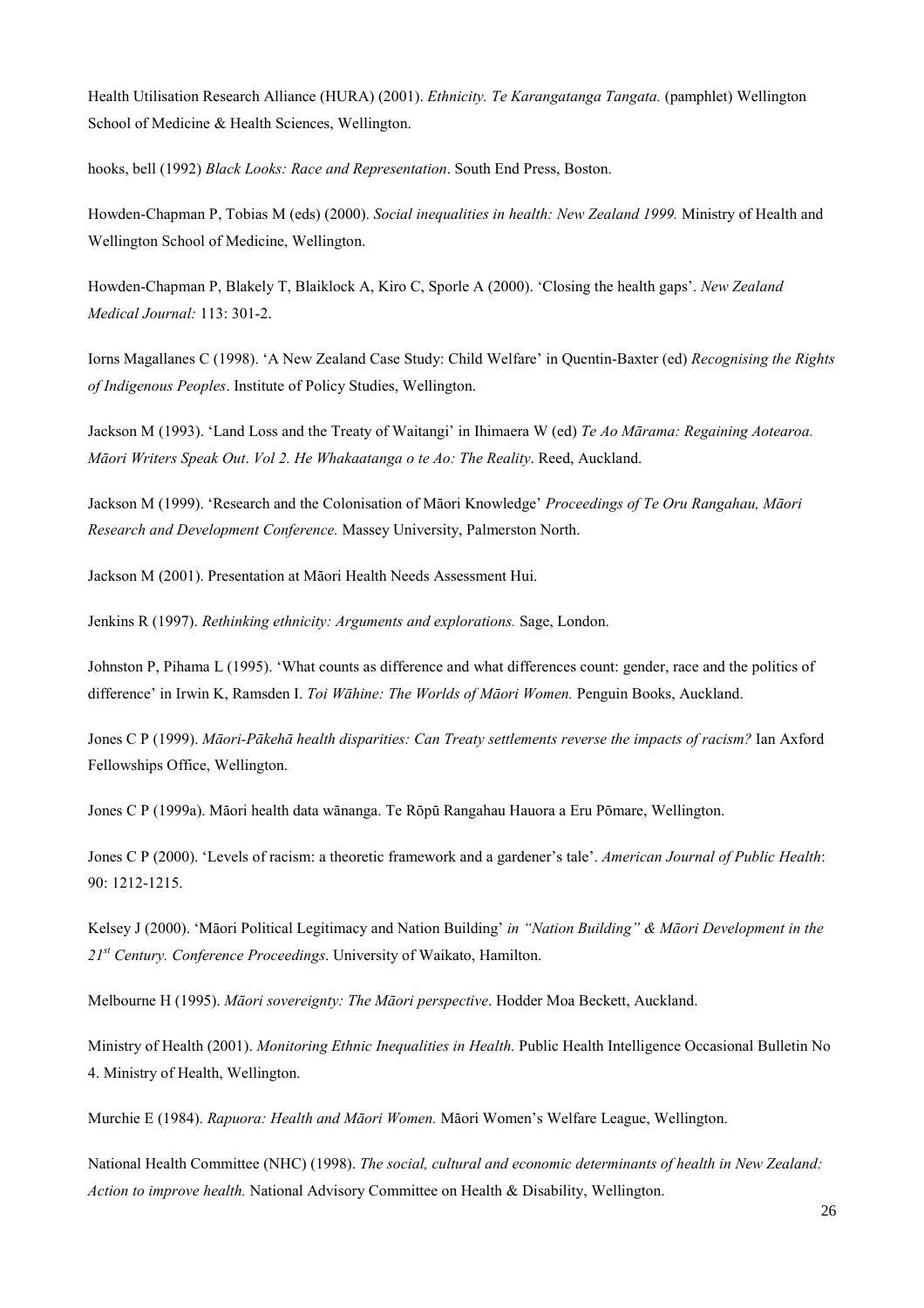New Zealand Health Information Service (NZHIS) (1996). *Recording patient information: Ethnicity.* Ministry of Health, Wellington.

Pool I (1991). *Te Iwi Mäori: A New Zealand population past, present and projected.* Auckland University Press, Auckland.

Quentin-Baxter A (ed) (1998). *Recognising the Rights of Indigenous Peoples.* Institute of Policy Studies, Wellington.

Rangihau J (1975). 'Being Mäori' in *Te Ao Hurihuri: the world moves on. Aspects of Mäoritanga*. King M (ed) Hicks Smith , Wellington.

Razack S (1998). *Looking White People in the Eye: Gender, Race and Culture in Courtrooms and Classrooms.* University of Toronto Press, Toronto.

Reid P (2001). *Nurturing the Mäori within.* Address to Mäori PPTA Conference, Rotorua.

Reid P, Robson B, Jones C (2001). 'Disparities in health: common myths and uncommon truths'. *Pacific Health Dialog* (in press).

Simon J, Smith L (eds) (2001). *A Civilising Mission? Perceptions and Representation of the New Zealand Native Schools System.* Auckland University Press, Auckland.

Smith C (1998). 'Iwi and the State. Defining iwi – through the Waitangi Tribunal and the devolution of Mäori Affairs'. *Economics, Politics & Colonisation*: 3: 23-31.

Smith G (1998). Iwi Wars: Neo-Colonisation in Aotearoa. *Economics, Politics & Colonisation:* 3: 48-51.

Smith L (1999). *Decolonizing Methodologies: research and indigenous peoples*. University of Otago Press, Dunedin.

Spoonley P, Macpherson C, Pearson D, Sedgwick C (1984). *Tauiwi: Racism and ethnicity in New Zealand*. Dunmore Press, Palmerston North.

Statistics New Zealand (1998a). *New Zealand Now: Mäori*. Wellington.

Statistics New Zealand (1998b). *1996 Census of Population and Dwellings: Iwi*. Vol 2., Wellington.

Statistics New Zealand (2001) *Review of the Measurement of Ethnicity – Background Paper.* Wellington, 2001.

Stewart T (1997). 'Historical interfaces between Mäori and psychology' in Te Whäiti, P, McCarthy, M, Durie, A (eds) *Mai i Rangiätea: Mäori Wellbeing and Development.* Auckland University Press and Bridget Williams Books, Auckland.

Te Röpü Rangahau Hauora a Eru Pömare (2000). 'Counting for nothing: understanding the issues in monitoring disparities in health'. *Social Policy Journal of New Zealand:* 14: 1-16.

Trask H (1999). *From a Native Daughter.* Revised edition , University of Hawai'i Press, Honalulu.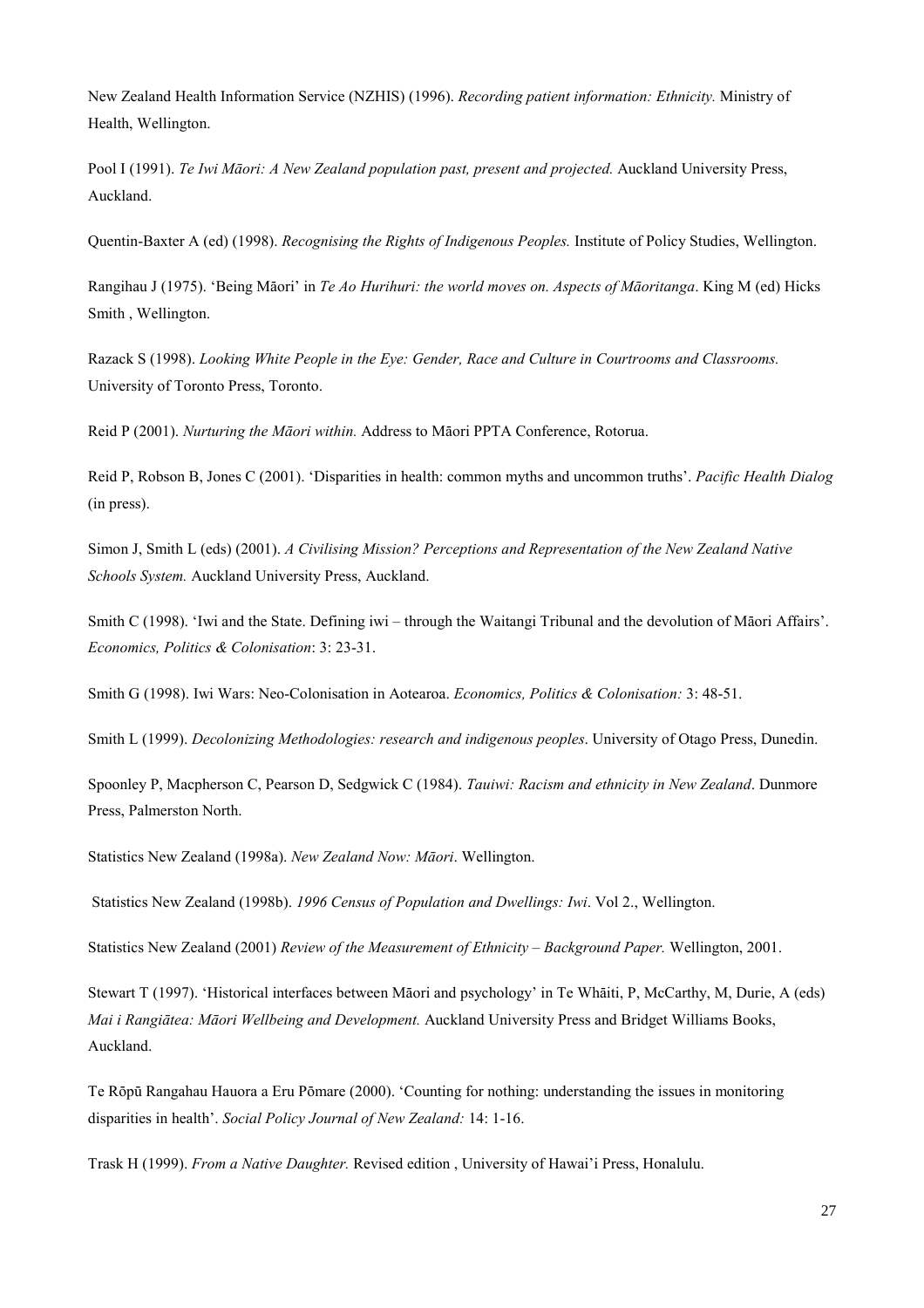Valencia R R (1997). *The evolution of deficit thinking: educational thought and practice.* Falmer Press, London.

Walker R (1987). 'Being Mäori' in *Ngä Tau Tohetohe: Years of Anger.* Penguin Books, Auckland.

Wall M (1997). 'Stereotypical constructions of the Mäori 'Race' in the media'. *New Zealand Geographer*: 53: 40-45.

Wetherell M, Potter J (1992). *Mapping the language of racism: discourse and the legitimation of exploitation.* Columbia University Press, New York.

Williams H W (1992). *Dictionary of the Mäori Language, Seventh Edition*. GP Publications, Wellington.

Winiata W (1988). 'Hapü and Iwi Resources and their Quantification' in *Royal Commission on Social Policy, The April Report,* Vol III, part 2: 791-803.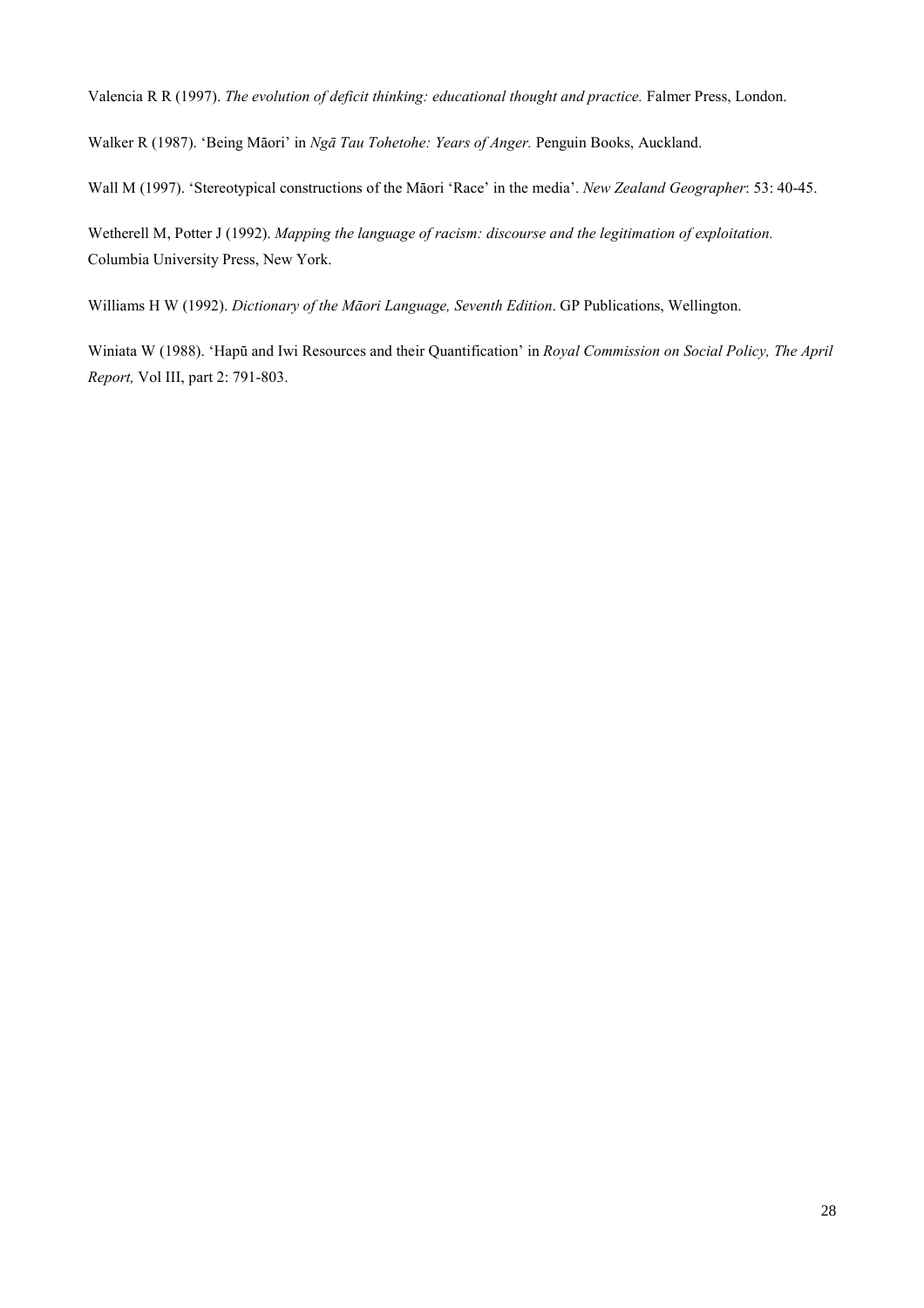# Key Terms. 3

- Hapū usually, though not always, aggregations of whānau (Durie, 2001:189).
- Indigenous peoples Indigenous peoples are defined in terms of collective aboriginal occupation prior to colonial settlement (Trask, 1999:33). 'In New Zealand, the terms "Mäori" or tangata whenua are used much more frequently than "indigenous" as the universal term, while different origin and tribal terms are also used to differentiate between groups. Although the word 'Mäori' is an indigenous term it has been identified as a label which defines a colonial relationship between "Mäori" and "Päkehä" the non-indigenous settler population' (L Smith, 1999:6).
- Iwi 'large kinship-based, political groupings of Māori.' (L Smith, 1999:18). Often translated as tribe, although the word tribe is recognised as problematic arising from colonial notions of tribes as 'primitive', 'non-civilized' forms of social organisation (Jenkins, 1997). The definition of iwi has been the subject of legal and political debate and is likely to continue to be contested.
- Ethnicity Ethnicity was translated as 'momo tangata' in the 2001 Census, and recently as 'te karangatanga tangata'.

'I Aotearoa nei, ka riro mäu tonu e whakatau nö tëhea karangatanga tangata koe. Neke atu i te karangatanga kotahi ka taea. I öna wä anö tërä koe ka whai pänga ki ëtahi atu karangatanga. Käore i rite te karangatanga tangata ki te whenua i whänau mai ai koe, ki te whenua ränei e noho ana koe, ki tō whakapapa rānei' (HURA, 2001).<sup>4</sup>

In New Zealand, ethnicity is based on self-identification. You can belong to more than one ethnic group. At different times of your life you may wish to identify with other groups. Ethnicity is not the same as the country you were born in, the country you live in, or your ancestry. "Ethnic groups are people who have culture, language, history or traditions in common" (NZHIS, 1996).

- Ethnos An ancient Greek word which referred to a range of situations in which a collectivity of humans lived and acted together, and which is typically translated today as 'people' or 'nation' (Jenkins, 1997:9).
- 'Race' 'A rough proxy for socioeconomic status, culture, and genes, which captures the social classification of people in a race-conscious society. "Race" is not a biological construct that reflects innate difference, but a social construct that precisely captures the impact of racism' (Jones, 2000).
- Racism Jones (2000) delineates racism into three levels: Institutionalised racism is differential access to the goods, services, and opportunities of society by race. Interpersonal racism is prejudice

 $\overline{a}$  $3$  We recognise that definitions for many of these terms are contestable. The meanings presented here are not definitive and challenges through the submission process will be welcomed.

<sup>4</sup> Translated by Jenny Jacobs and Te Haumihiata Mason, Huatau, 2001.